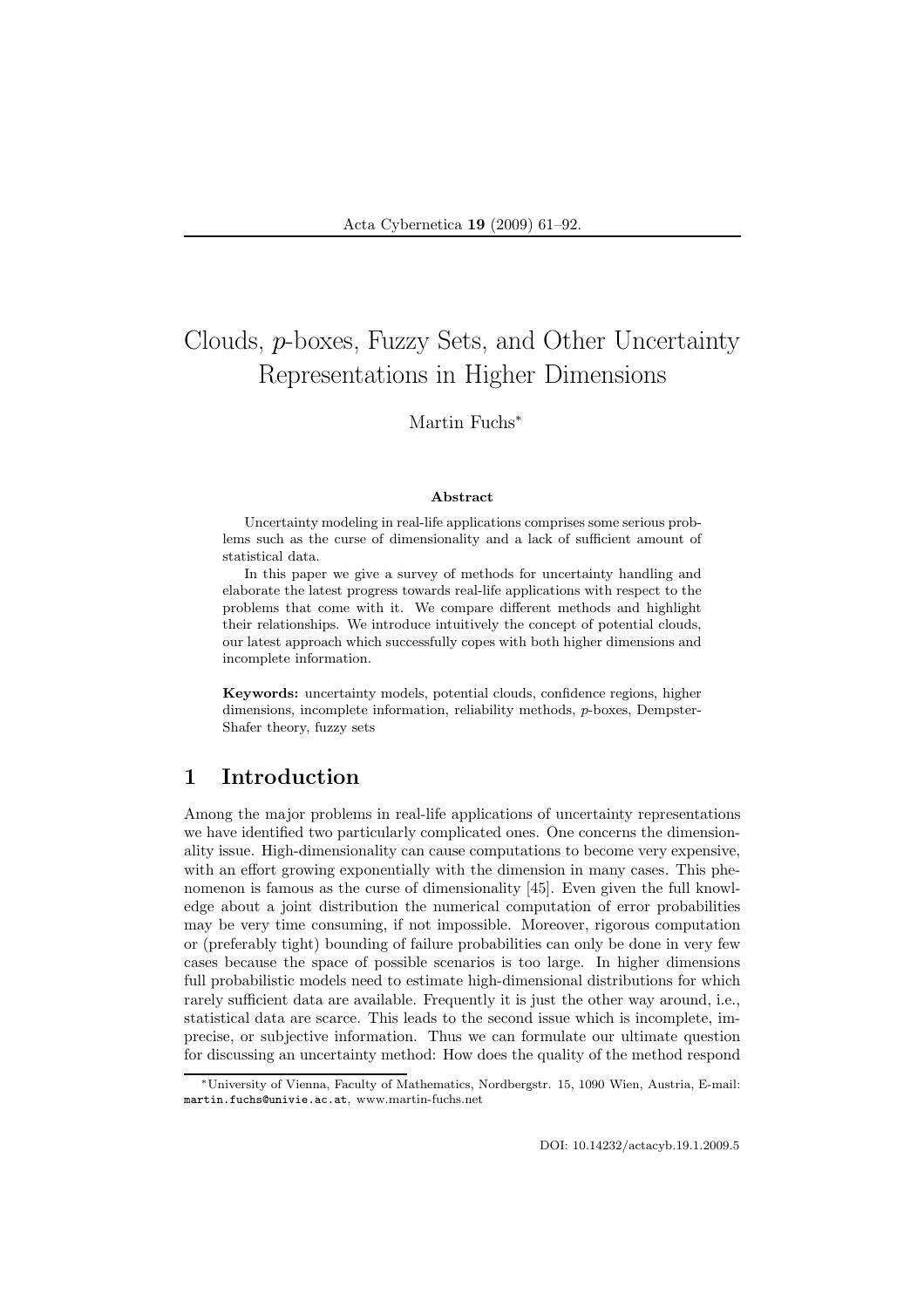to a lack of information and to the dimensionality of the problem to solve? The dimension of a problem is determined by the number of uncertain variables involved. In some real-life design problems the dimension is low (say, smaller than about 5). In many problems, however, the dimension is significantly higher.

We will see that many methods exist for uncertainty modeling. Depending on the uncertainty information available one identifies the problem class and applies a suitable method for that class. It is just like choosing the appropriate tool from a toolbox. This point of view can be described as a toolbox philosophy [74]. This strategy to solve a problem is defined by the problem itself and the characteristics of the uncertainties involved. Thus different approaches to uncertainty modeling do not contradict each other, but rather constitute a mutually complementing framework.

The most general point of view describing scarce, vague, incomplete, or conflicting uncertainty information are imprecise probabilities [95]. This approach alludes to existing uncertainty models being not sufficiently general to handle all kinds of uncertainty, and it encourages to develop a unified formulation [97], opposed to the toolbox philosophy. Thus it rather aims at unification on a theoretical basis, whereas our focus is on applicability in real-life reliable engineering.

Uncertainty models in engineering applications are typically employed in the context of design optimization. An uncertainty method should enable to conduct a safety analysis for a given design and to weave this analysis into an optimization problem formulation as safety constraints towards finding a robust, optimal design point.

This paper presents a survey of conventional and modern approaches to uncertainty handling. For each method, the notation, the type of input information, and the basic concepts will be introduced. We will discuss the necessary assumptions, the rigor of results, and the sensitivity of the results to a lack of information. Typically, the more general a method is, the more expensive it becomes computationally, so we will also comment on computational effort, especially in higher dimensions. Eventually, we will highlight relationships between the presented methods and possible embedding in design optimization problems.

We start with a section on the basic principles used in uncertainty handling. Then we present the several different approaches to uncertainty handling: reliability methods, p-boxes, Bayesian methods, Dempster-Shafer theory, fuzzy sets, convex methods, and potential clouds. By means of the potential clouds formalism we present a reliable and tractable worst-case analysis for the given high-dimensional information. This approach enables to determine a nested collection of confidence regions parameterized by the confidence level  $\alpha$ , and has already been successfully applied to real-life engineering problems [31], [73] in 34 and 24 dimensions, respectively.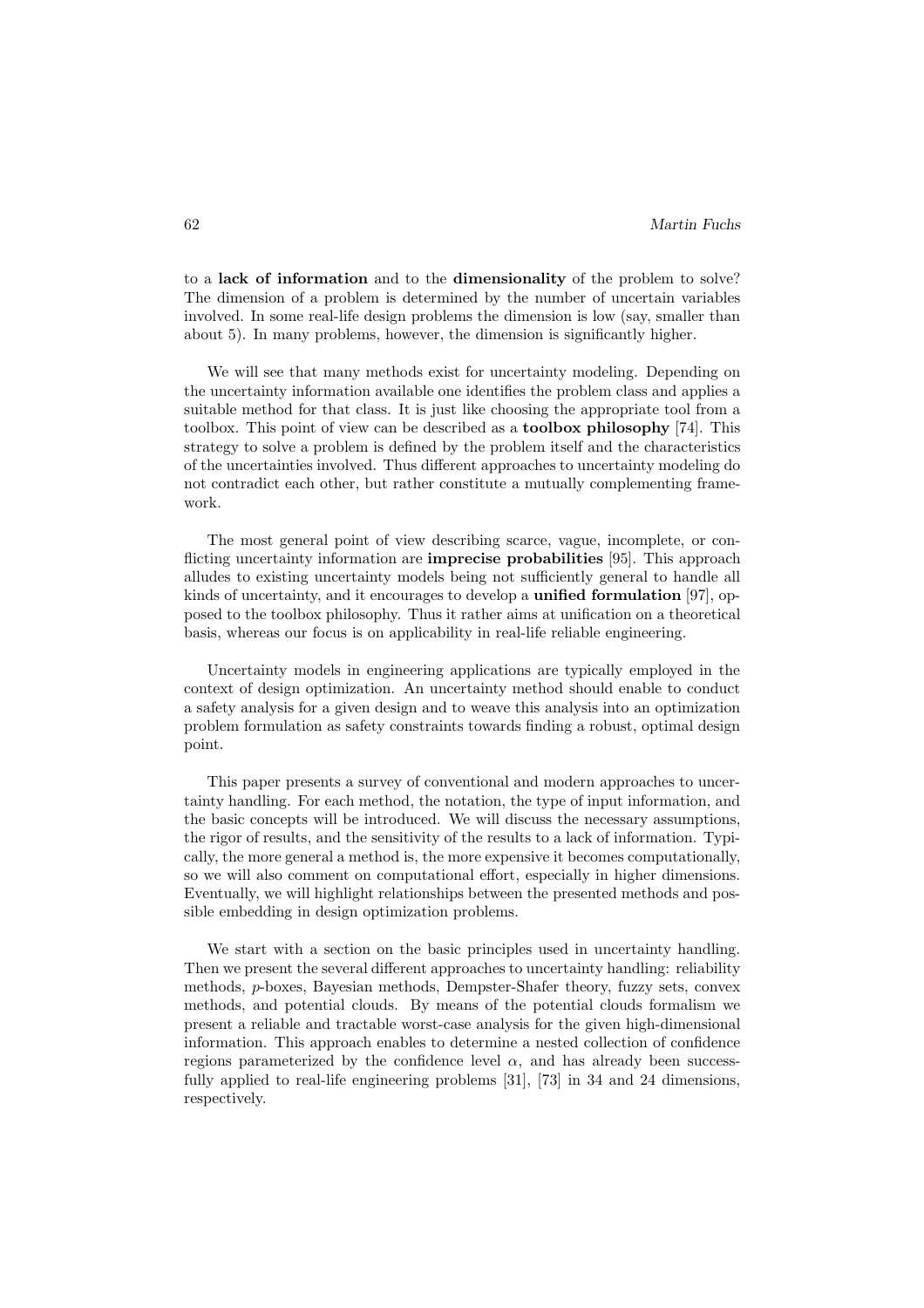# 2 Basic principles

Throughout this study we assume familiarity with the basic principles of probability theory. In this section we introduce the notation and fundamental concepts which are the basis for classical methods of uncertainty modeling and of many modern methods as well.

We denote the sample space by  $\Omega$ , an *n*-dimensional **random vector** by  $\varepsilon : \Omega \to \mathbb{R}^n$ . A random variable is a 1-dimensional random vector which we denote by  $X$ . We denote the **probability** of the statement given as argument by Pr. We denote the **expectation** of a random vector  $\varepsilon$  by  $\langle \varepsilon \rangle$ . We abbreviate the terms probability density function by PDF, and cumulative distribution function by CDF, respectively.

### 2.1 Reliability and failure

To employ uncertainty methods in design safety problems, we need to define failure probabilities  $p_f$  and reliability R. The **failure probability** of a fixed design is the probability that the random vector  $\varepsilon$  lies in a set F of scenarios which lead to design failure. The reliability is the probability that the design will perform satisfactorily, i.e.,

$$
R := \Pr(\varepsilon \notin \mathbb{F}) = 1 - \Pr(\varepsilon \in \mathbb{F}) = 1 - p_f,\tag{1}
$$

so determining R and  $p_f$  are equivalent problems. A third important notion is that of a confidence region for  $\varepsilon$ . A set  $C_{\alpha}$  is a **confidence region** for the confidence level  $\alpha$  if

$$
\Pr(\varepsilon \in C_{\alpha}) = \alpha. \tag{2}
$$

The relation between confidence regions and failure probabilities can be seen as follows. Assume that we have determined a confidence region  $C_{\alpha}$  for the random vector  $\varepsilon$ , and  $C_{\alpha}$  does not contain a scenario which leads to design failure, i.e.,  $C_{\alpha} \cap \mathbb{F} = \emptyset$ . Then  $Pr(C_{\alpha} \cup \mathbb{F}) = Pr(C_{\alpha}) + Pr(\mathbb{F}) \leq 1$ . Hence  $p_f = Pr(\mathbb{F}) \leq$  $1 - \Pr(C_\alpha) = 1 - \alpha$ , the failure probability is at most  $1 - \alpha$ . For the reliability  $R = 1 - p_f$  we get  $R \ge \alpha$ .

### 2.2 Incomplete Information

To make use of probabilistic concepts one often assumes that for the random vector  $\varepsilon$  involved the joint distribution F is precisely known, provided by an objective source of information. In many design problems, the sources of information are merely subjective, provided by expert knowledge. Additionally, in higher dimensions joint distributions are rarely available, and the typically available distribution information consists of certain marginal distributions.

Often one simply fixes the CDF as normally distributed, arguing with the central limit theorem: a sufficiently large amount of statistical sample data justifies the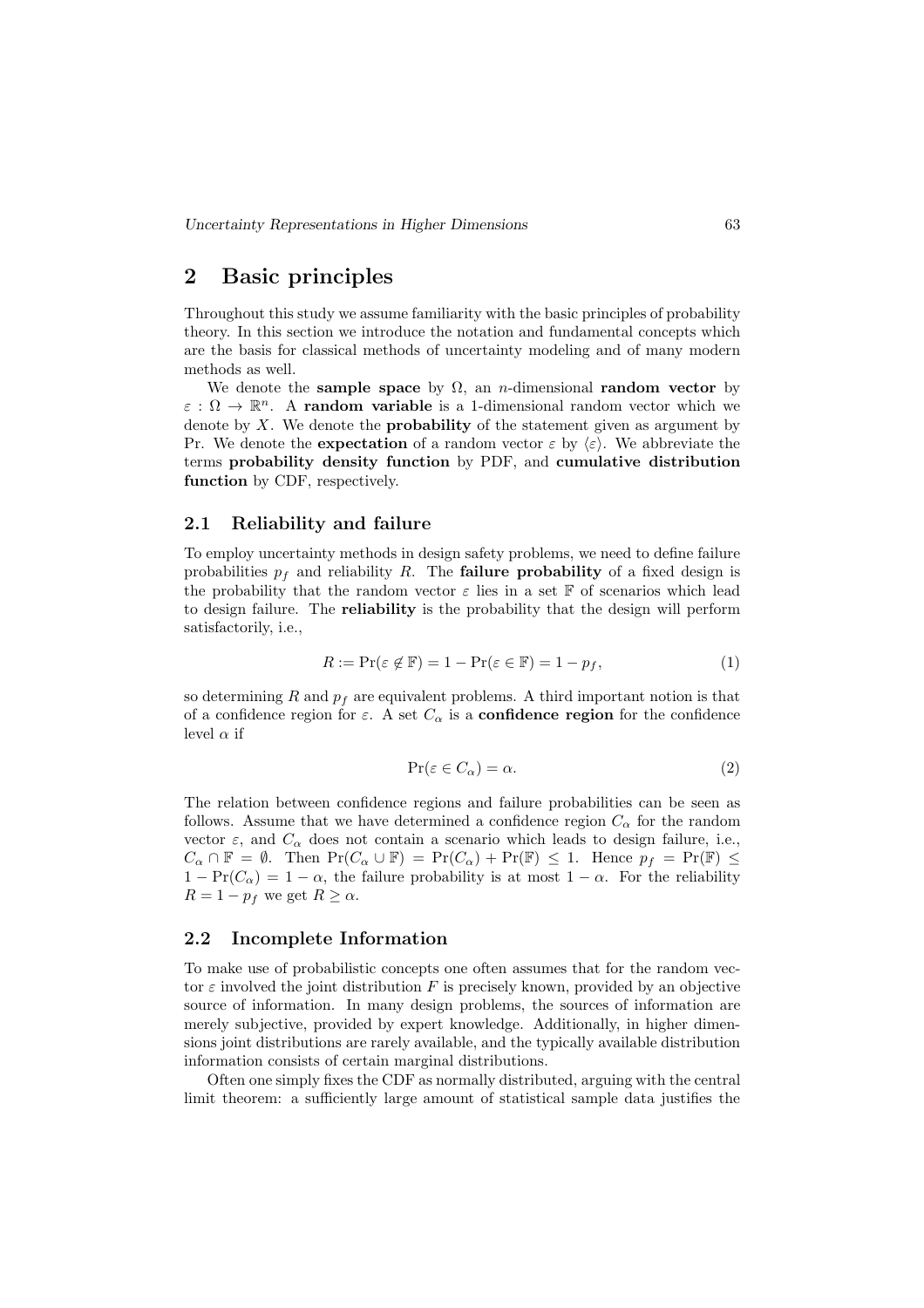normal distribution assumption. The critical question is, what is sufficiently large in higher dimensions? The generalized Chebyshev inequality (3) gives rigorous bounds for the failure probability  $p_f = \Pr(\mathbb{F})$ , in case that  $\mathbb{F}(r) = \{\varepsilon \mid ||\varepsilon||_2 \geq r\}$ , r a constant radius. If the components of  $\varepsilon = (\varepsilon^1, \dots, \varepsilon^n)$  are uncorrelated, have mean 0 and variance 1, we get from [72]

$$
p_f = \Pr(\mathbb{F}) \le \min(1, \frac{n}{r^2}),\tag{3}
$$

and this bound can be attained.



Figure 1: Failure probability  $p_f$  for the failure set  $\mathbb{F}(r)$  in different dimensions n, bounded from above by the Chebyshev inequality (solid line) and computed from a normal distribution (dashed line), respectively.

The failure probability bounds from (3) differ significantly from those of a normal distribution as shown in Figure 1. If we assume a multivariate normal distribution for  $\varepsilon$ , uncorrelated is equivalent to independent. The bounds for normal distribution assumption can then be computed from the  $\chi^2(n)$  distribution (i.e., a  $\chi^2$  distribution with n degrees of freedom). We see that the normal distribution assumption can be much too optimistic compared with the optimal worst-case bounds from (3).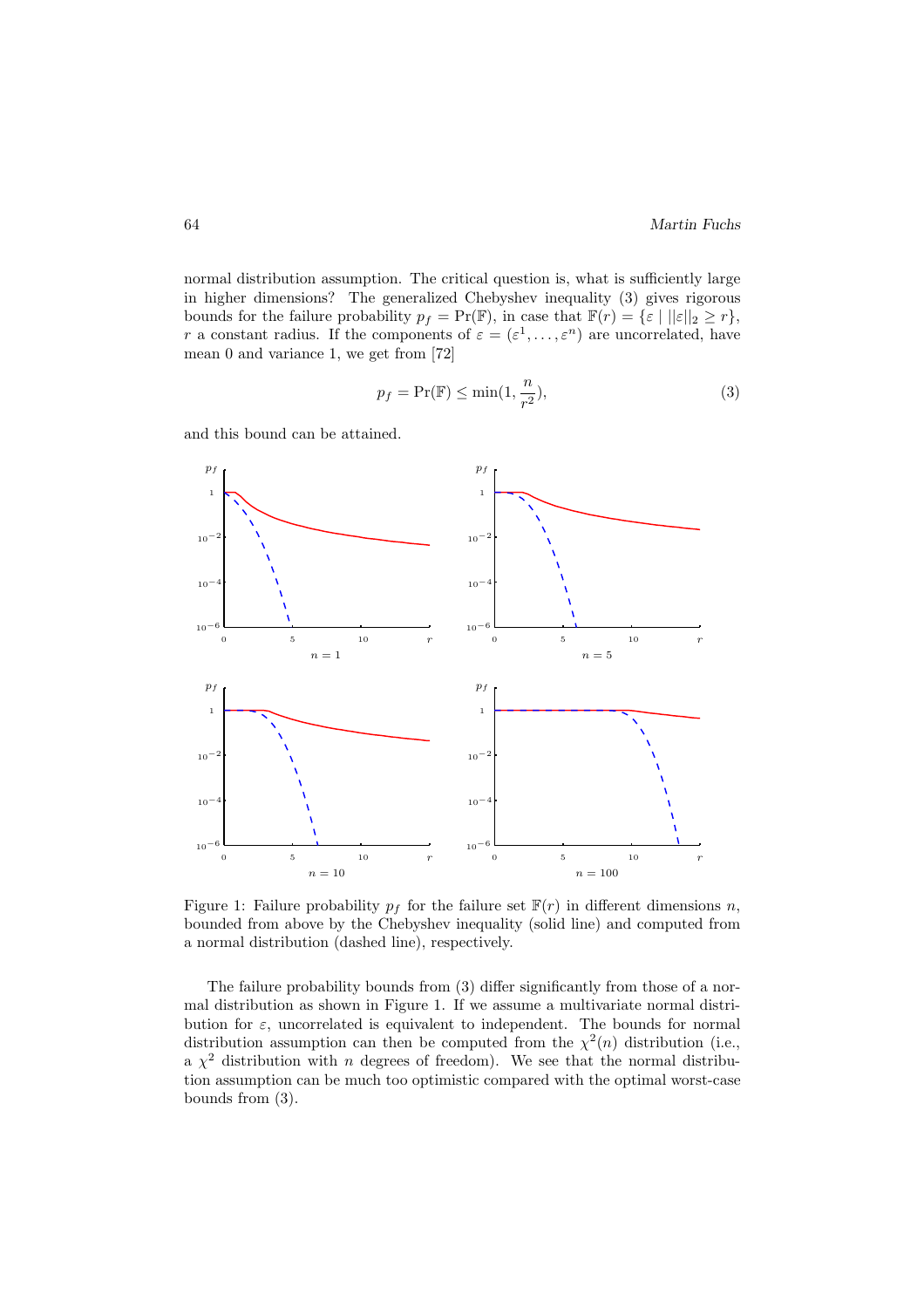#### Uncertainty Representations in Higher Dimensions 65

An alternative justification of the normal distribution assumption is the maximum entropy principle, if the available information consists of mean and standard deviation only. The principle of maximum entropy originates from information theory [87], and is utilized in many fields of applications, cf., e.g., [34].

The intuitive meaning of entropy is: the larger the entropy the less information (relative to the uniformly distributed improper prior) is reflected in the probability measure with density  $\rho$ . In order to define a probability measure given incomplete information, the principle of maximum entropy consists in maximizing the entropy subject to constraints imposed by the information available. For example, in the case of given mean and standard deviation this ansatz leads to a normal distribution, in case of given interval information it leads to a uniform distribution assumption. Note that as soon as we employ the maximum entropy distribution as a probability measure we pretend to have more information than actually available. Hence critical underestimation of failure probabilities may show up.



Figure 2: Small deviation in a distribution parameter (here 20% difference in the standard deviation of two normal distributions) can lead to critical underestimation of  $p_f$  for a random variable X. Here  $p_f$  is underestimated by the factor 2, if the design failure set was  $\mathbb{F} = \{X \mid X \leq -2\}.$ 

In a nutshell, the concept of random variables and probability spaces enables one to derive rigorous statements about failure probabilities and reliability. But they require the probability measure to be precisely known. Otherwise, tails of CDFs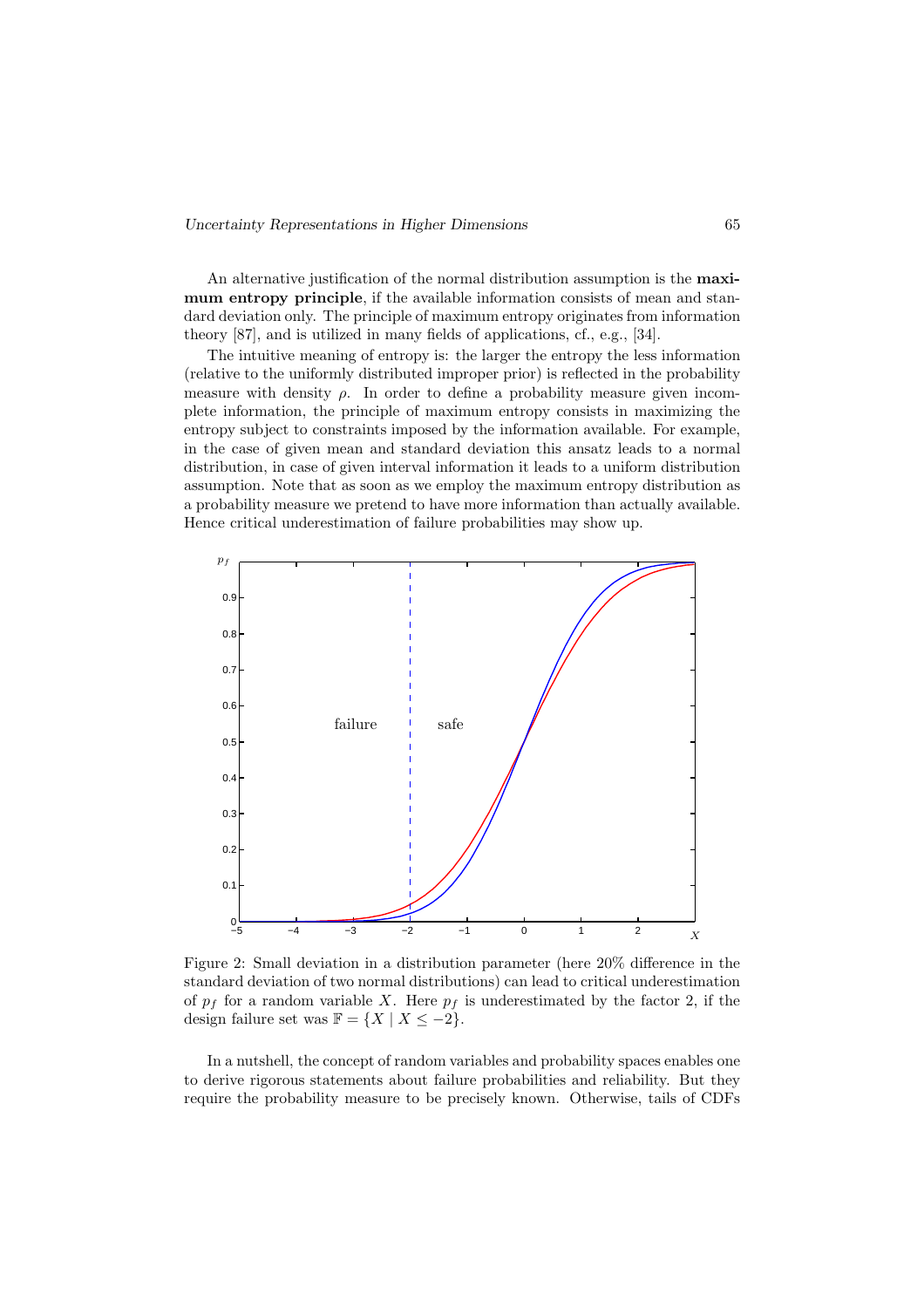can be critically underestimated, so the estimation of failure probabilities becomes quite poor. In [18] one can find a demonstration that straightforward probabilistic computations are highly sensitive to imprecise information. Imagine a CDF is known almost precisely, but with a small deviation in some distribution parameter. This may easily lead to a situation as shown in Figure 2, which illustrates the fact that the failure probability is often underestimated (here by the factor 2).

In the univariate case it is simple to overcome problems with lack of information. One can apply Kolmogorov-Smirnov (KS) statistics as a powerful tool. Assume that the uncertainty information is given by empirical data on a random variable  $X$ , e.g., a small set of sample points  $x_1, \ldots, x_N$ . The **empirical distribution** F is defined by

$$
\widetilde{F}(\xi) := \sum_{\{j \mid x_j \le \xi\}} \frac{1}{N}.\tag{4}
$$

The KS test uses  $D := \max |\widetilde{F} - F|$ , the maximum deviation of  $\widetilde{F}$  from F, as its test statistics, and it can be shown that <sup>√</sup> ND converges in distribution to the Kolmogorov function

$$
\phi(\lambda) := \sum_{k=-\infty}^{+\infty} (-1)^k e^{-2k^2 \lambda^2}
$$
 (5)

for  $N \to \infty$ , cf. [46]. Conversely, if we choose a fixed confidence level  $\alpha$ , we can compute D from

$$
D = \frac{\phi^{-1}(\alpha)}{\sqrt{N} + 0.12 + \frac{0.11}{\sqrt{N}}},\tag{6}
$$

cf. [81], and thus find a maximum deviation of the unknown  $F$  from the known  $F$ . That means that we have non-parametric bounds  $[\widetilde{F}-D,\widetilde{F}+D]$  enclosing F with confidence  $\alpha$ , only given the knowledge of  $x_1, \ldots, x_N$ .

In case of high-dimensional random vectors, classical probability theory has no means to cope with scarce data as in the univariate case with KS bounds. Although multivariate CDFs can be defined as in the 1D case using the componentwise partial order in  $\mathbb{R}^n$ , the computational effort for obtaining higher dimensional PDFs and their numerical integration prohibit the reliable use of standard probabilistic methods in higher dimensions.

#### 2.3 Safety margins

A simple and widely spread non-probabilistic uncertainty model is based on socalled safety margins. This model is applied when very little information is available, in situations where most information is provided as interval information.

There are different kinds of sources for interval information, e.g., measurement accuracy. Safety margins are a special kind of interval information, namely one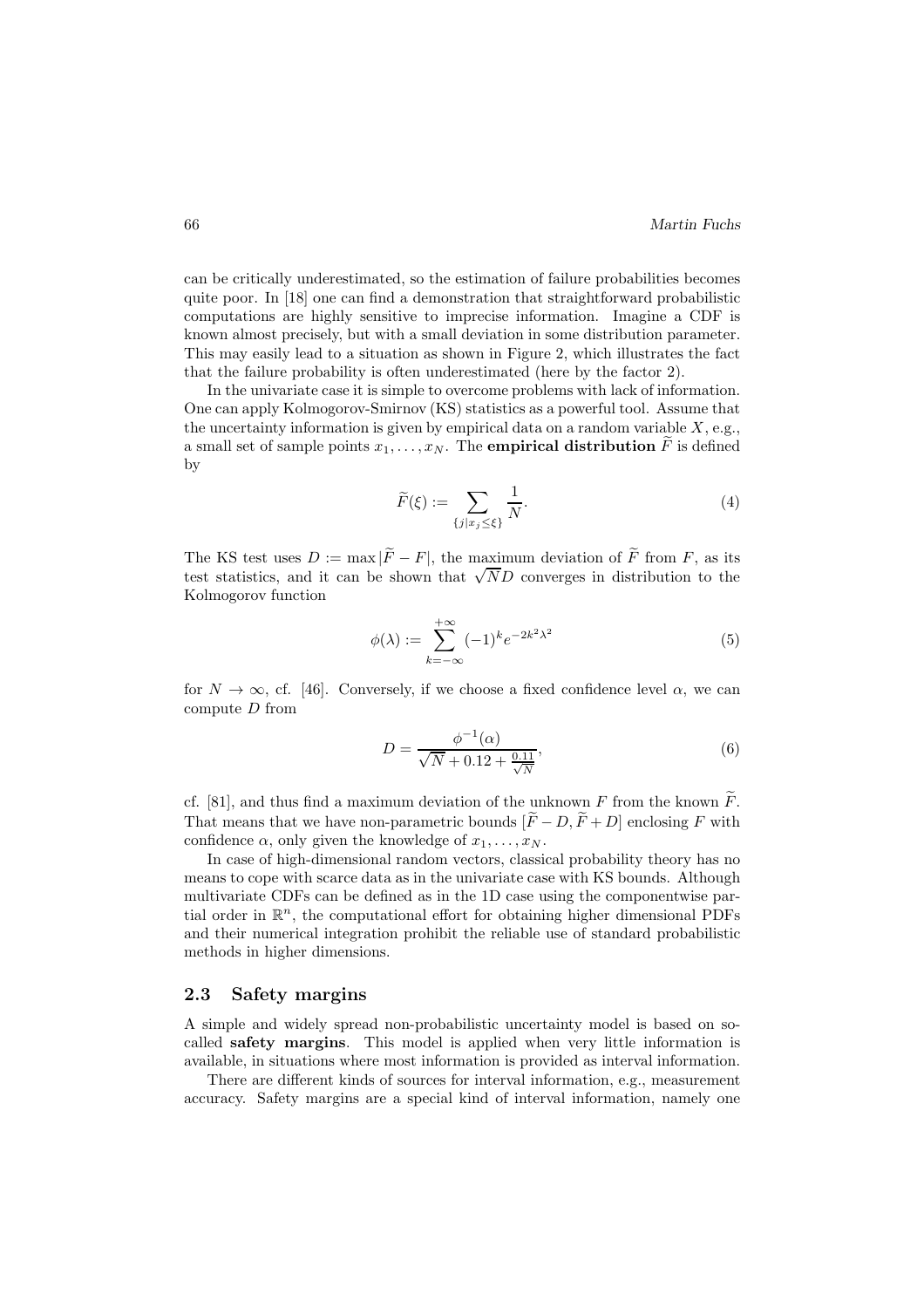#### Uncertainty Representations in Higher Dimensions 67

which is provided subjectively by an expert designer, as typically the case in early design phases. If additional information is available, like marginal distributions or safety margins from further experts, the safety margins approach cannot handle it and thus loses some valuable information. Since safety margins are highly subjective information one cannot expect rigorous results for the safety analysis. However, engineers hope to achieve reasonably conservative bounds by using conservative margins.

The first approach – a tool to handle all kinds of interval information – is **interval analysis**, cf. [64], [70]. We write  $X \in [a, b]$  for  $a \leq X \leq b$  in the univariate case; in the higher dimensional case  $\varepsilon = (\varepsilon^1, \dots, \varepsilon^n)$ , we define interval information  $\varepsilon \in [a, b]$  pointwise via  $a^1 \leq \varepsilon^1 \leq b^1, \ldots, a^n \leq \varepsilon^n \leq b^n$ , and call  $[a, b]$  a box. We always interpret equalities and inequalities of vectors componentwise. In the following we present two frequent approaches to handle the incoming interval information.

Assume that the cost or gain (or another assessment) function  $s : \mathbb{M} \subseteq \mathbb{R}^n \to$  $\mathbb{R}^m$ , with design space M, models the response function of the design, and the information about the uncertain input vector  $\varepsilon$  is given by the bounds  $\varepsilon \in [a, b]$ M. By way of interval calculations one achieves bounds componentwise on  $s(\varepsilon)$  – also called an interval extension of s.

Computing an interval extension is often affected by overestimation. A variable  $\varepsilon^i \in [a^i, b^i]$  should take the same value from the interval  $[a^i, b^i]$  each time it occurs in an expression in the computation of s. However, this is not considered by straightforward interval calculations, so the range is computed as if each time the variable  $\varepsilon^i$  occurs it can take a different value from  $[a^i, b^i]$ , leading to an enclosure which may be much wider than the range for  $f(\varepsilon)$ . One possible way out is based on Taylor series, cf. [55]. Nonlinear interval computations in higher dimensions may become expensive, growing exponentially with  $n$ , but can often be done efficiently and complemented by simulation techniques or sensitivity analysis, as we will see later. Note that in case that s is given as a black box evaluation routine – as in many real-life applications – the interval extension cannot be determined rigorously anyway. Also interval methods are often not applicable as a toolbox, but require problem specific expert knowledge to overcome overestimation issues.

In the literature we find much utilization of interval computations in uncertainty modeling. Analyzing the statistics for interval valued samples one seeks to bound mean or variance, which are then also interval valued, cf. [49]: Finding an upper bound on the variance is NP-hard, a lower bound can be found in quadratic time. The field of applications of interval uncertainty for uncertainty handling is vast, e.g., [23], [53], [67], [68], [79].

Also probability theory proper makes use of non-probabilistic interval uncertainty models. For example, consider a Markov chain model with transition matrix  $(p_{ij})$ , where the transition probabilities  $p_{ij}$  are uncertain, and only given as intervals. Then one can build a generalized Markov chain model, cf. [88], [89]. In [30] one can find a study of imprecise transition probabilities in Markov decision processes.

The second approach to handle safety margin interval information is a simpli-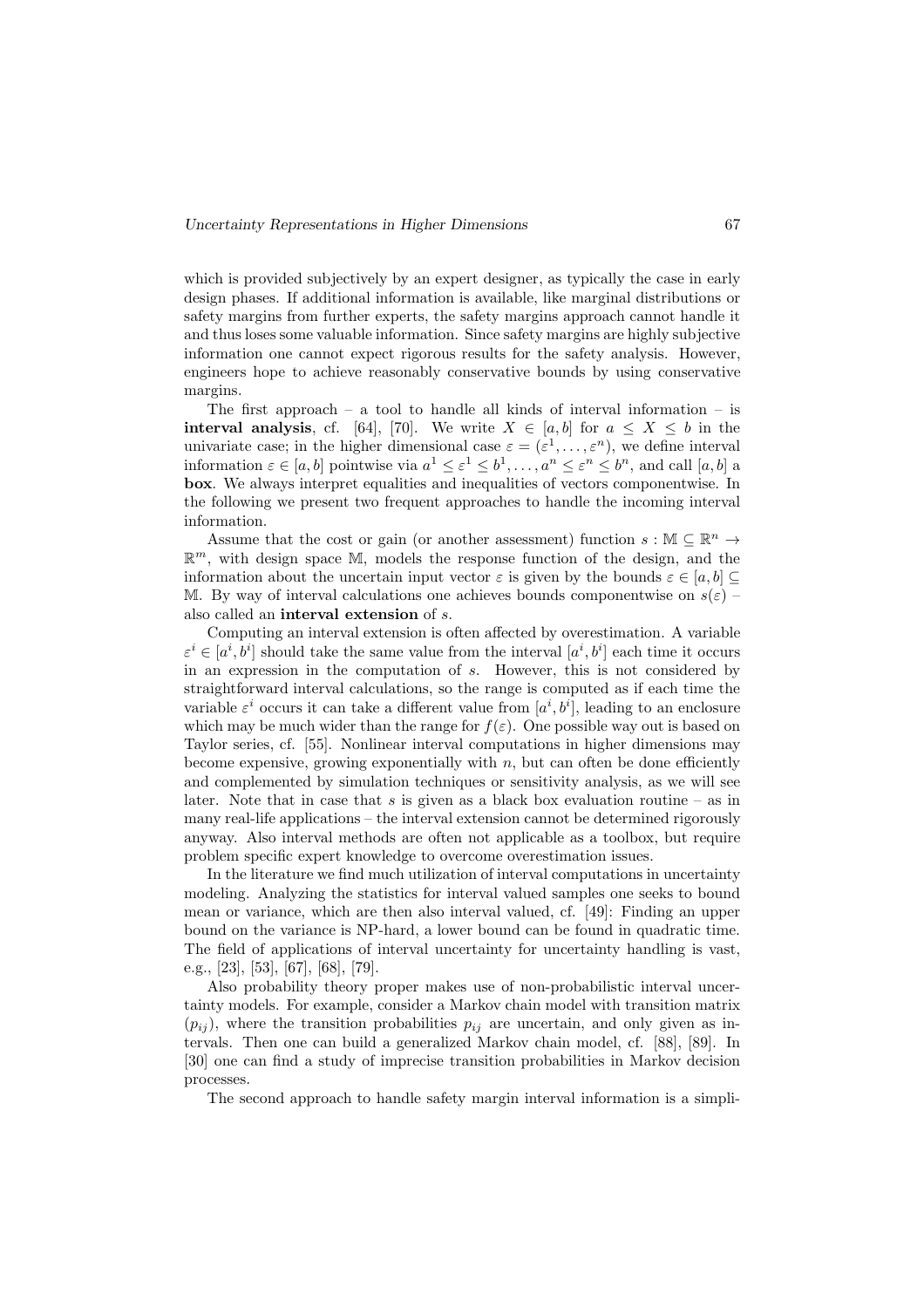fication of the information by **fixing each uncertain variable**  $\varepsilon^i \in [a^i, b^i]$  at the value of one of the safety margins  $a^i$  or  $b^i$ , and simply insert this value, for instance  $a^i$  for all i, as worst-case scenario to compute the worst-case design response  $s(a)$ . The decision where to fix the worst-case scenario is taken merely subjectively or via a list of relevant cases. A designer may overestimate intentionally the subjective safety margin assignments, e.g., by adding  $20\% = 2 \cdot 0.1$  to the nominal interval bounds for a variable, i.e.,  $\varepsilon \in [a-0.1(b-a), b+0.1(b-a)]$ , in order to be suitably conservative in computing the worst-case design response.

The computational effort with this latter approach is not very high and also applies well in higher dimensions. Actually, there is no extra effort in addition to the cost for evaluating s involved in this simple uncertainty model.

A field where safety margins are very popular is multidisciplinary design optimization [1]. In many cases, in particular in early design phases, it is common engineering practice to combine the assignment of safety margins with an iterative process of refining or coarsening the margins, while converging to a robust optimal design. The refinement of the intervals is done by experts who assess whether the worst-case scenario determined for the design at the current stage of the iteration process is too pessimistic or too optimistic. The goal of the whole iteration includes both optimization of the design and safeguarding against uncertainties. The achieved design is thus supposed to be robust. This procedure enables a very dynamic design process and quick interaction between the involved disciplines.

All in all, safety margins allow for a simple, efficient handling of uncertainties, also in large-scale problems, if no information is available but an interval bounding from a single source. Otherwise, we have to look for improved methods, which can handle more uncertainty information. It should be remarked that in most cases, even in early design stages, there is more information available than assumed for the safety margin approach.

## 2.4 Safety factors

Remember the concept of failure probabilities as introduced in Section 2.1. The failure probability was defined as  $p_f = \Pr(\mathbb{F})$ , where  $\mathbb F$  was the set of events which lead to design failure. Let  $s : \mathbb{R}^n \to \mathbb{R}$  be the design response of a fixed design for uncertain inputs  $\varepsilon \in \mathbb{R}^n$ . Assume that there is a limit state  $\ell$  for which  $s(\varepsilon) < \ell$ means design failure, and  $s(\varepsilon) \geq \ell$  represents satisfying design performance, i.e., that  $F$  is defined by

$$
\mathbb{F} = \{\varepsilon \mid s(\varepsilon) < \ell\}. \tag{7}
$$

The idea behind safety factors is to build the design in a way that the expected value of  $s(\varepsilon)$  is greater than the limit state  $\ell > 0$  multiplied by a factor  $k_{\text{safe}} > 1$ , called the safety factor. In other words, a design should fulfill

$$
\langle s(\varepsilon) \rangle \ge k_{\text{safety}} \ell. \tag{8}
$$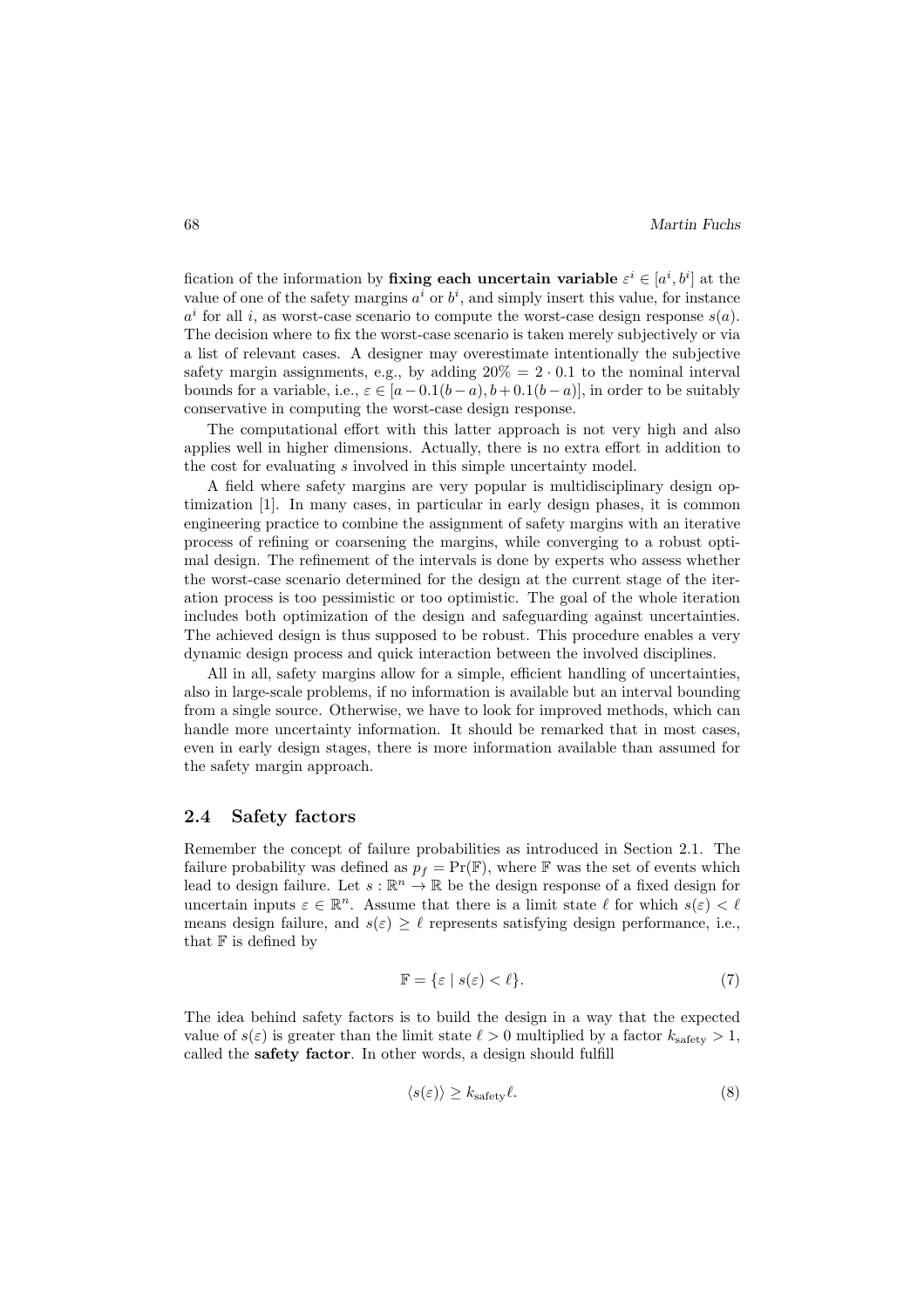where the expectation has to be suitably estimated. For  $s(\varepsilon) \in \mathbb{R}^m$  we interpret this definition componentwise for each safety requirement on the design responses  $s^1, \ldots, s^m$ , and  $\ell = (\ell^1, \ldots, \ell^m)$ .

Conversely, suppose that we are given a fixed design and  $\langle s(\varepsilon)\rangle \geq \ell$ ,  $s(\varepsilon) \in \mathbb{R}$ ,  $s \in C^1$ . Define the maximal feasible safety factor as  $k := \frac{\langle s(\varepsilon) \rangle}{\ell}$ . To see the relation between k and the design failure probability  $p_f$  we assume that we have fixed an admissible  $p_f$  for the fixed design, then  $p_f = \Pr(s(\varepsilon) \leq \ell) = F_s(\ell)$ . Here  $F_s$  is the CDF of  $s(\varepsilon)$  with density  $\rho_s$  given by

$$
\rho_s(x) = \rho(s^{-1}(x)) \cdot |\det s'(x)|^{-1},\tag{9}
$$

with  $|\det s'(x)|$  the absolute value of the determinant of the Jacobian of s. Hence we get  $\ell = F_s^{-1}(p_f)$ , assuming that  $F_s$  is invertible, and

$$
k = \frac{\langle s(\varepsilon) \rangle}{F_s^{-1}(p_f)}.\tag{10}
$$

As we are applying standard methods from probability theory to compute safety factors, precise knowledge of  $\rho$  and of the limit state function  $s(\varepsilon)-\ell$  is required to achieve rigorous probability statements.

In the lower dimensional case, if  $\rho$  is unknown, but a narrow bounding interval and certain expectations (e.g., means and covariances) for the random vector  $\varepsilon$  are known, safety factors can still be well described approximately. The expectation of smooth functions s of  $\varepsilon$  is then achievable from the Taylor series for s, cf., e.g., [5], since expectation is a linear operator on random variables – similar to Taylor models for interval computations. The problems mentioned in Section 2.2 concerning lack of information in the higher dimensional case remain.

Probabilistic computation of safety factors is not as much affected by subjective opinions of the designer as, for example, safety margins. Safety factors are directly associated with required reliability. One important subjective decision is how to fix the required reliability or the admissible failure probability, respectively. The decision can be based, e.g., on the assessment of failure cost or on regulations by legislation.

## 2.5 Simulation methods

Simulation methods are ubiquitous tools, and uncertainty handling is one of their application fields. Simulation means computational generation of sample points as realizations of a random vector  $\varepsilon$ , assuming that the joint CDF, marginal CDFs, or interval bounds are given. Thus the not necessarily probabilistic uncertainties involved are simulated, which gives rise to the term simulation methods. Simulation methods are also referred to via the terms random sampling or Monte Carlo sampling.

After sample generation, the design response  $s:\mathbb{M}\to\mathbb{R}^m$  is evaluated for each generated sample point. If all or at least a reasonable majority of the points meet the safety requirements  $s(\varepsilon) > \ell$ , the design is considered to be safe.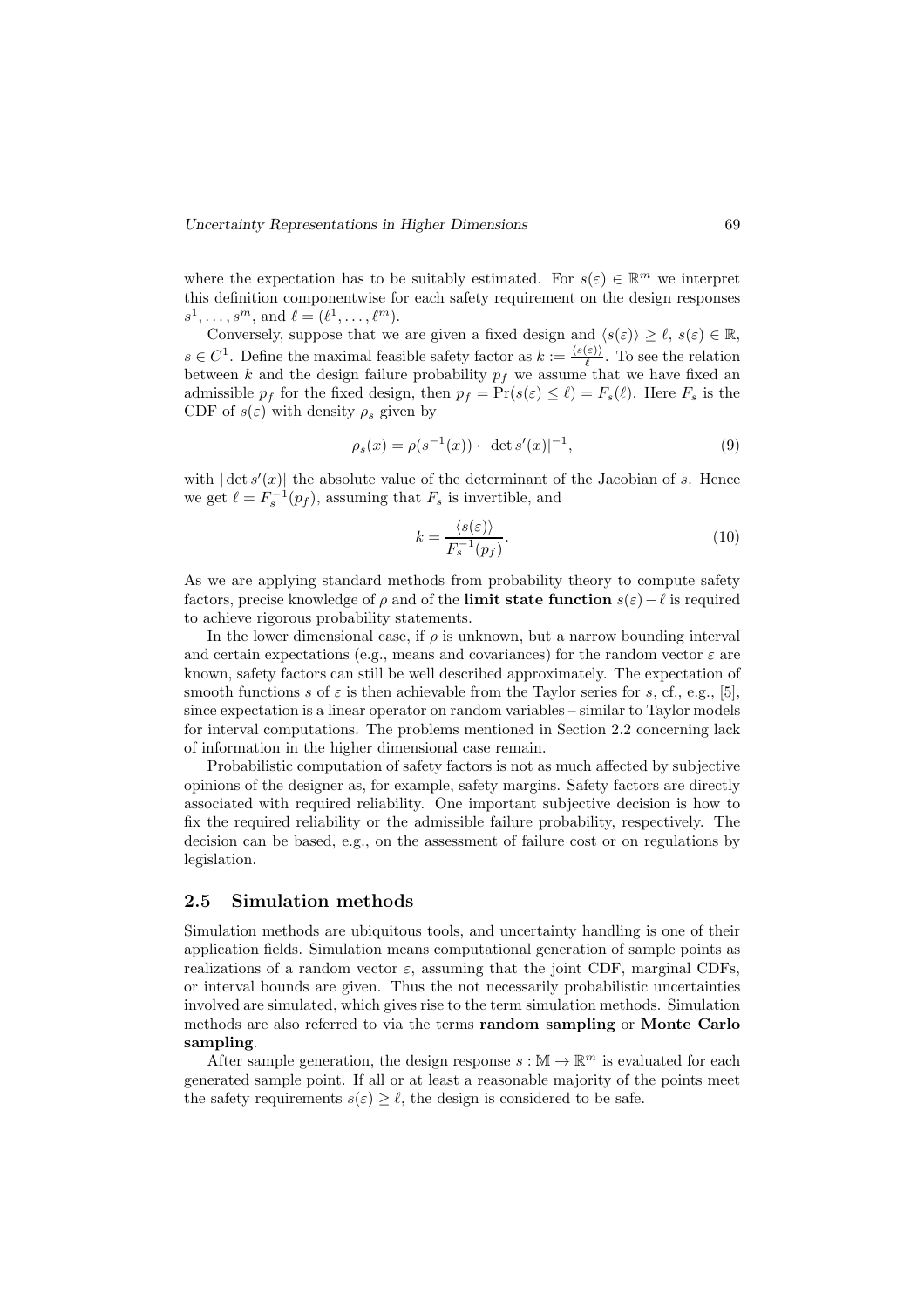The core part of simulation is the sample generation. There is a large number of different techniques addressing it. Three classical variants are based on CDF inversion, Markov chains, and Latin hypercube sampling, respectively. CDF inversion requires the CDF to be invertible, and is particularly not applicable in higher dimensions. The Markov chain method constructs a reversible Markov chain using the Metropolis approach [58], or the more general Hastings method [36], by way of a rejection method. The rejection rule assures that it is not necessary to compute  $p_i$  (i.e., the stationary probability of the state i), but only the easy-to-compute quotient  $\frac{p_j}{p_i}$  of two different states which is independent of the dimension of  $X_n$ . This makes the method highly attractive in higher dimensions. The Latin hypercube sampling (LHS) method [57], first determines a finite grid of size  $N^n$ , where N is the desired number of sample points and  $n$  is the dimension of the random vector for which we want to generate a sample. The grid is preferably constructed such that the intervals between adjacent marginal grid points have the same marginal probability. The N sample points  $x_1, x_2, \ldots, x_N$ ,  $x_i = (x_i^1, \ldots, x_i^n) \in \mathbb{R}^n$  are then placed to satisfy the Latin hypercube requirement,

For 
$$
i, k \in \{1, ..., N\}, j \in \{1, ..., n\} : x_i^j \neq x_k^j
$$
 if  $k \neq i$ . (11)

This procedure introduces some preference for a simple structure, i.e., we disregard correlations, tacitly assuming independence. The advantage of the method is that the full range of  $\varepsilon$  is much better covered than with a Markov chain based method, giving deeper insight to the distribution tails of  $\varepsilon$ . Hence failure probabilities can be better estimated. Moreover, one does not require more sample points for higher  $n$ , so the application of LHS in higher dimensions is still attractive.

Often importance sampling is used to speed up simulation techniques by a reduction of the number of required simulations, e.g., [37], [44], [92]. The sample points are generated from a different distribution than the actual distribution of the involved random variables. The sampling density is weighted by an importance density, e.g., a normal distribution with standard deviation  $\sigma$  depending on where the most probable failure points are expected, for instance, depending on the curvature of s. Thus the generated sample is more likely to cover the 'important' regions for the safety analysis.

Considering the rigor of the results one should be aware of the fact that no estimation of failure probabilities computed from a simulation technique is a rigorous bound. These methods are based on the law of large numbers, and their results are only valid for a sufficient amount of sample points. It is difficult to assess what 'sufficient amount' means in a higher dimensional space; one might need to generate an excessively large number of sample points for estimating very small failure probabilities. That is why simulation methods are endangered to critically underestimate CDF tails [20]. It gets particularly dangerous when the CDFs to sample from are unknown.

On the other hand, simulation methods are computationally very efficient, they can be parallelized [51], and also apply well in higher dimensions, where almost no alternatives exist at present.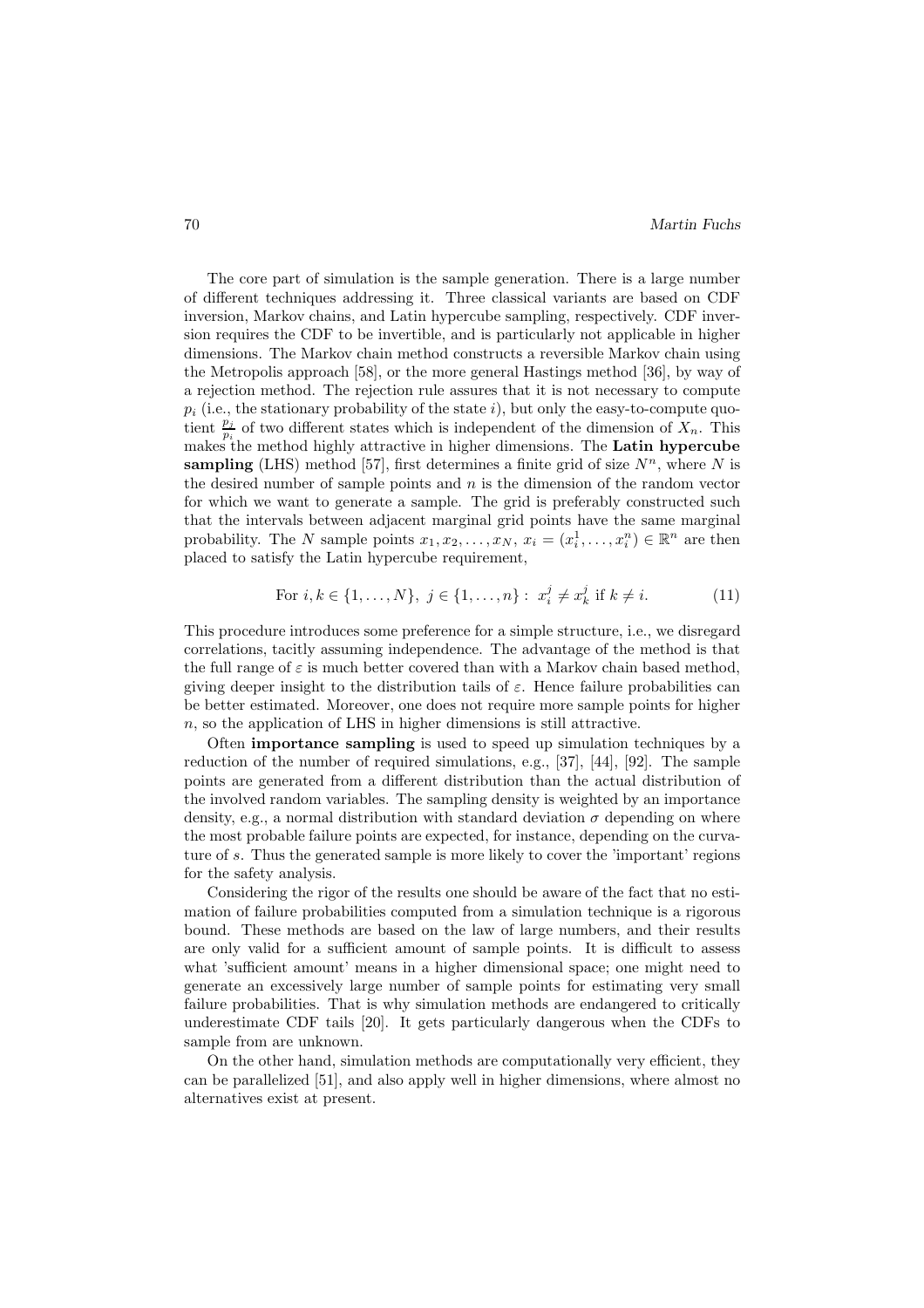Another important aspect comes with black box response functions s. They principally impose no additional difficulties applying simulation methods. However, if the computational cost for evaluating  $s$  is very high, problems will arise as simulation typically requires many evaluations, hence is limited to simple models for s, often surrogate functions (cf., e.g., [17], [39]) for more complex models.

As mentioned earlier simulation techniques have many applications, e.g., the computation of multi-dimensional integrals. They are related to many uncertainty methods, also non-probabilistic ones like interval uncertainty.

## 2.6 Sensitivity Analysis

Sensitivity analysis is actually not an independent uncertainty method itself, it rather applies in several different fields one of which is uncertainty handling. Sensitivity analysis investigates the variability of a model function output  $f(\varepsilon)$ , f:  $\mathbb{R}^n \to \mathbb{R}, \, \varepsilon = (\varepsilon^1, \varepsilon^2, \dots, \varepsilon^n)^T$ , with respect to changes in the input variables  $\varepsilon^i$ .

To this end one can follow different approaches, e.g., investigate the partial derivatives of f if they are available, using  $\frac{\partial f}{\partial \varepsilon^i}$  as an indicator for the influence of  $\varepsilon^i$  on f. One can also vary a subset of all single input variables  $\varepsilon^i$  of f while keeping all other inputs constant. Then one assesses the impact of this subset by the variability of the output  $f$  by means of some uncertainty methods introduced in this paper, e.g., fuzzy set or simulation methods. Thus one hopes to achieve a dimensionality reduction of  $f$  fixing those input variables which turn out to have little influence on f. Frequently, e.g., [50], one assumes monotonicity of f and interval uncertainty of  $\varepsilon$ , since this enables the use of very fast techniques in higher dimensions, the effort is then growing only linearly in the dimension  $n$ .

As a particular case of handling interval uncertainties in high dimensions with computationally expensive black box response functions s we mention the Cauchy distribution based simulation for interval uncertainty [51]: Assuming that the intervals are reasonably small, e.g., given as measurement errors, it is reasonable to assume that  $s$  is linear. Generate  $N$  independent sample points for the measurement errors from the scaled  $Cauchy(0, 1)$  distribution, which is easy as the inverse CDF of a Cauchy $(0, 1)$  distribution is known explicitly in this case. Linear functions of Cauchy distributed variables are again Cauchy distributed [98], with an unknown parameter Θ. Having estimated the parameter Θ, e.g., by means of a maximum likelihood estimator, one can infer probabilistic statements about errors in s which are Cauchy $(0, \Theta)$  distributed. Thus this method exploits the characteristics of a Cauchy distribution to produce results the accuracy of which can be investigated statistically depending on  $N$ , also for low  $N$  in case of expensive  $s$ . No derivatives are required, only N black box evaluations of s.

Applications of sensitivity analysis can be found, e.g., in [77], [80].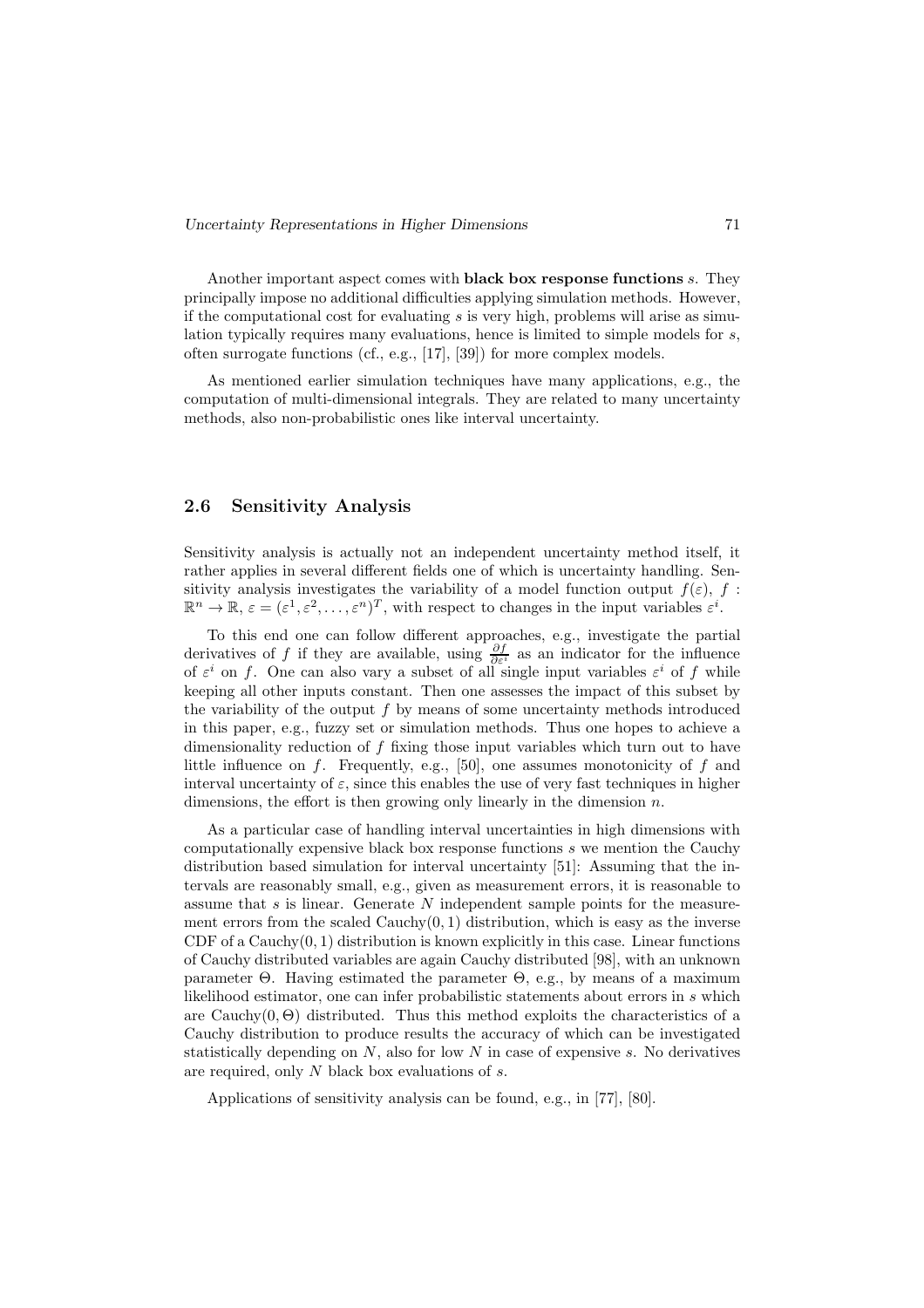# 3 Reliability methods

Reliability methods are a very popular approach based on the concepts of reliability and failure probability and transformation to standard normal space, cf. [83]. They represent a significant improvement in computational modeling of reliability compared to rather old-fashioned methods like safety factors.

In order to investigate the failure probability  $p_f$  given the joint CDF F, or at least marginal CDFs, of the involved random vector  $\varepsilon$ , one first applies a coordinate transformation  $u = \mathcal{T}(\varepsilon)$  to standard normal space, cf. [69], [84]. Then the failure surface  $\mathbb{F} = \{s(\varepsilon) < \ell\}$  is approximated and embedded in an optimization problem to estimate  $p_f$ .

Once a  $\mathcal T$  is found the new coordinates u live in standard normal space, that means the level sets of the density of u are  $\{u \mid ||u||_2 = \text{const}\},\$  due to the shape of the multivariate normal distribution. Let  $s(u)$  be the design response in the transformed coordinates. Then the most probable failure point  $u^*$  from the failure set  $\mathbb{F} = \{u \mid s(u) < \ell\}$  is the solution of

$$
\min_{u} ||u||_2
$$
\n
$$
\text{s.t. } s(u) < \ell \tag{12}
$$

i.e., the point from  $\mathbb F$  with minimal 2-Norm. This critical point is called  $\beta$ -point, and

$$
p_f \approx \Phi(-\beta) \tag{13}
$$

approximates the failure probability, where  $\beta = ||u^*||_2$  and  $\Phi$  denotes the CDF of the univariate  $N(0, 1)$  distribution.

Thus we have reduced the estimation of  $p_f$  to the standard problem of finding  $\mathcal T$  and the remaining problem of solving the optimization problem (12). The latter is a nonlinear optimization problem with all the problems that come with it. Even if the limit state function is convex, after transformation it may become a strongly non convex problem in case that the CDF F significantly differs from a normal distribution. Using a linear approximation of the limit state function in the computation of  $\beta$  is called first order reliability method (FORM), a quadratic approximation is called second order reliability method (SORM).

One hopes that a unique solution for  $\beta$  exists; however in general, there is usually no guaranteed global and unique solution for this optimization problem. Another problem about this approach is that the  $\beta$ -point found may not be representative for the failure probability. A discussion on the involved optimization problem can be studied in [14], investigating difficulties like multiple  $\beta$ -points. The entailed difficulties require some caveats assessing the results of reliability methods: the methods may fail to estimate  $p_f$  correctly without warning the user. Especially when additional problems appear – like higher dimensionality or black box response functions  $s$  – the reliability methods become less attractive in many large-scale reallife situations. It should be remarked that the search for  $u^*$  can be supported by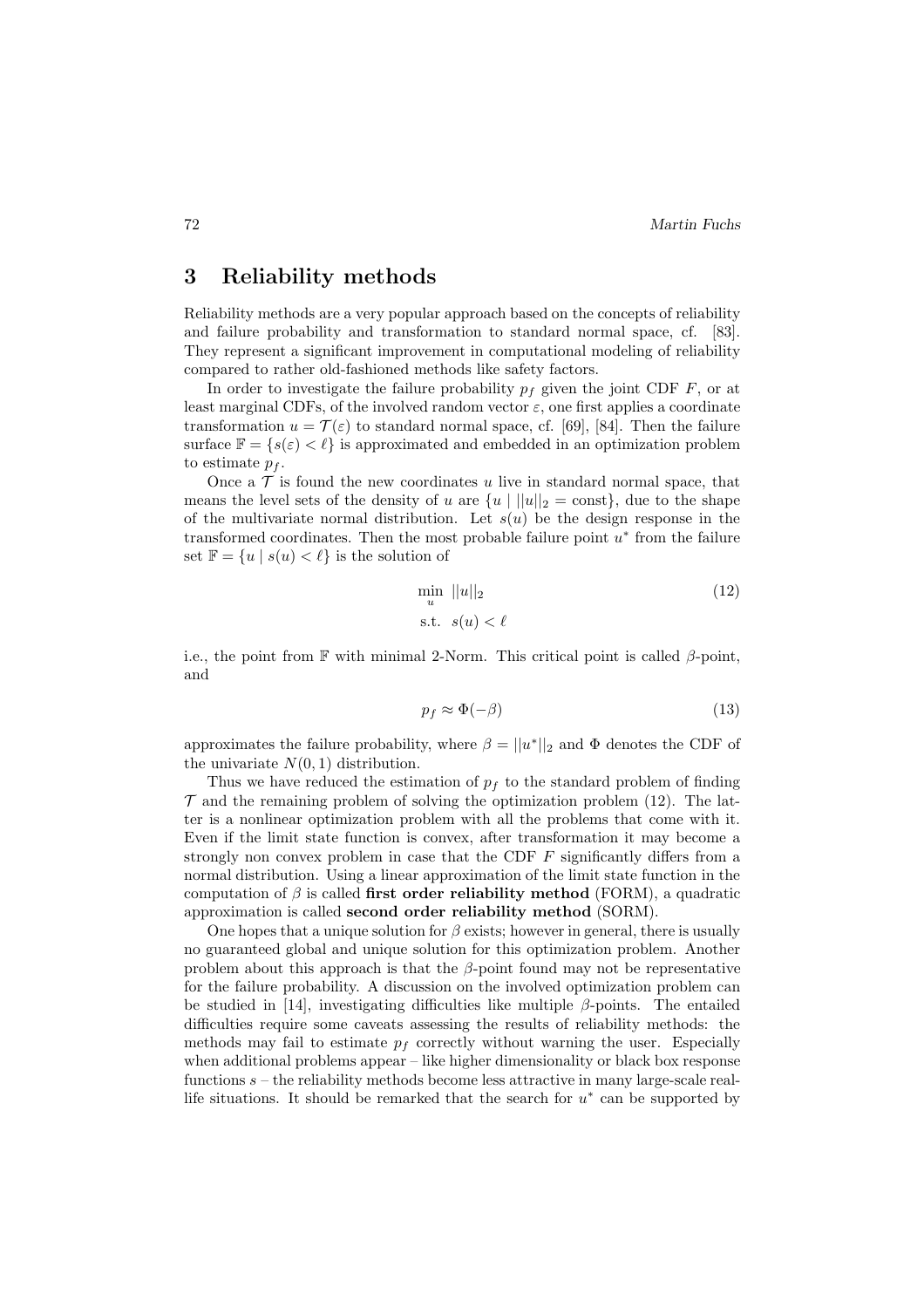sampling and simulation techniques like importance sampling, cf. Section 2.5, as means for corrections and reduction of the computational effort, e.g., [56].

Reliability methods are associated with design optimization within the field of reliability based design optimization (RBDO). Instead of the often occurring bilevel problem formulation (i.e., design optimization in the outer level, worst-case scenario search in the inner level) one formulates a one level problem as follows, cf. [43], [65]. Let  $s_{\mathcal{T}} = s_{\mathcal{T}}(\theta, u) = s(\theta, \mathcal{T}(\varepsilon))$ , the design response in transformed coordinates, with the controllable design vector  $\theta$  which fully specifies the design. Let  $g(\theta)$  be the objective function, e.g., the cost of the design or the cost of failure. One seeks to minimize g subject to some reliability constraint  $p_f \leq p_a$  where  $p_f = \Pr(s(\theta, u) < \ell)$  is approximated by equation (13), and  $p_a$  the fixed admissible failure probability. We get

$$
\min_{\theta} g(\theta) \n\text{s.t. } \Phi(-\beta) \le p_a \n\theta \in T
$$
\n(14)

where T is the set of possible design choices. For  $s(\varepsilon) \in \mathbb{R}^m$  we have several constraints  $\Phi(-\beta_i) \leq p_a, i = 1, \ldots, m$ .

Usually simulation techniques are employed to solve (14), e.g., [85]. In [78] it is suggested to use Monte Carlo methods to check the probabilistic constraints, and to train a neural network to check the deterministic constraints, or even both probabilistic and deterministic. This can be implemented as parallelized computations which improves computation time significantly. In any case, one should be aware that one uses a soft solution technique on top of a soft uncertainty model.

## 4 p-boxes

A p-box – or p-bound, or probability bound – is an enclosure of the CDF of a univariate random variable X,  $F_l \leq F \leq F_u$ , in case of partial ignorance about specifications of F. Such an enclosure enables, e.g., to compute lower and upper bounds on expectation values or failure probabilities.

There are different ways to construct a  $p$ -box depending on the available information about  $X$ , cf. [22]. For example, assume that we have empirical data for  $X$ . Then we can construct a  $p$ -box with KS statistics, cf.  $(6)$ , after fixing a confidence level  $\alpha$ . In [25] we find an exhaustive description which construction techniques can be applied to construct a  $p$ -box, related to the type of available information. Moreover, it is illustrated how to construct p-boxes from different uncertainty models like Dempster-Shafer structures (cf. Section 6) or Bayesian update estimates (cf. Section 5). The studies on  $p$ -boxes have already lead to successful software implementations, cf. [6], [21].

Higher order moment information on  $X$  (e.g., correlation bounds) cannot be handled or processed yet. This is a current research field, cf., e.g., [24].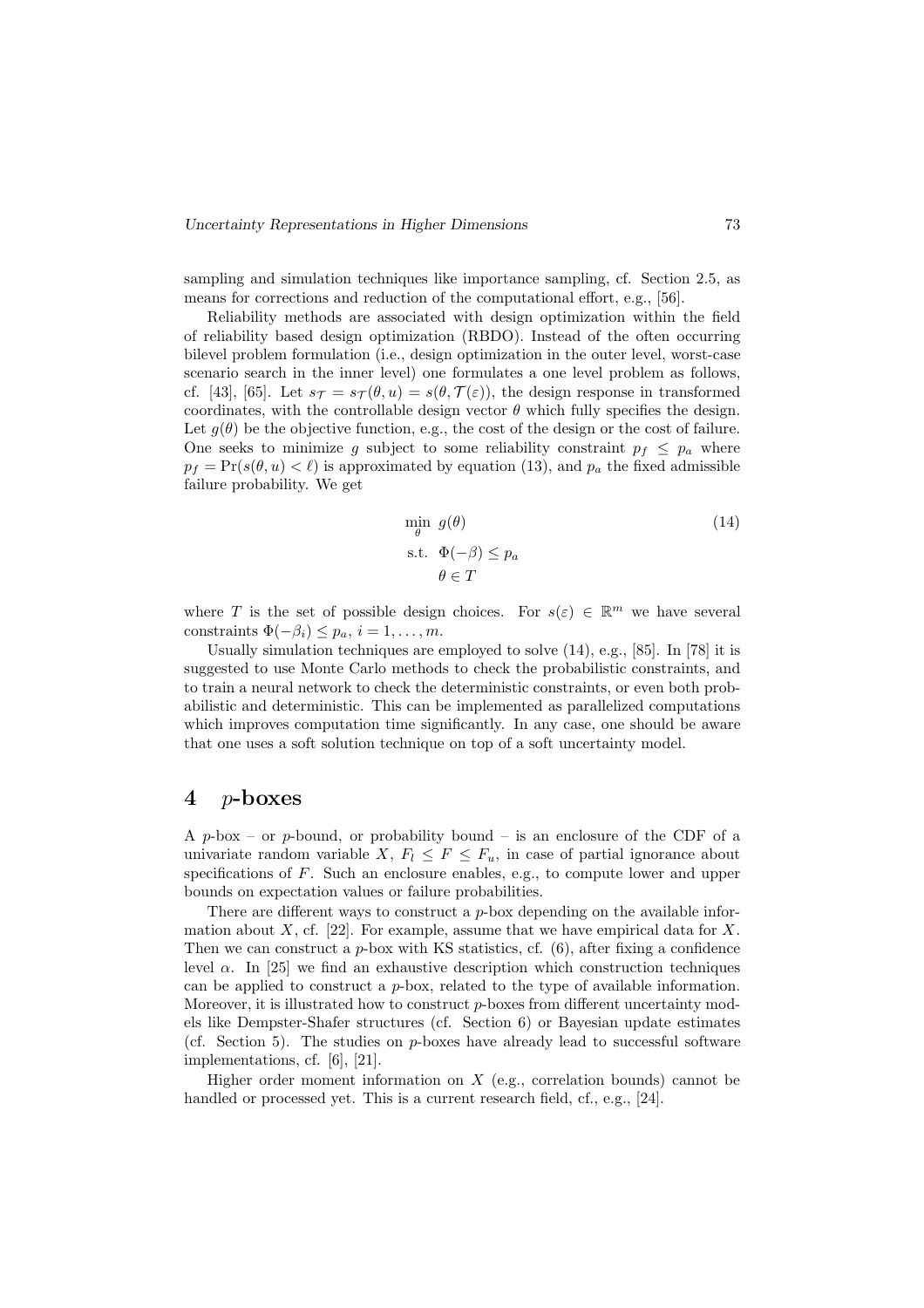To compute functions f of p-boxes, that means we have a p-box for  $\varepsilon^1, \ldots, \varepsilon^n$ and seek a p-box for  $f = f(\varepsilon^1, \ldots, \varepsilon^n)$ , one first regards f consisting of elementary arithmetical operations and finds bounds for these expressions. To this end one discretizes the bounds for  $\varepsilon^1, \ldots, \varepsilon^n$  towards a discretization of the bounds for f, and then finds an expression for the bound of f in terms of the bounds for  $\varepsilon^1, \ldots, \varepsilon^n$ . This can be done for all elementary arithmetic operations, without independence assumption for  $\varepsilon^1, \ldots, \varepsilon^n$ , cf. [99], [100]. Thus the research on arithmetics for random variables actually builds the foundation of p-boxes. The dependency problem is not trivial, assume that one has independent random variables  $X, Y, Z$ , then the variables  $S = X + Y$  and  $T = Y \cdot Z$  are not independent in general.

One learns that the problem of rigorously quantifying probabilities given incomplete information – as done with probability arithmetic and  $p$ -boxes – is highly complex, even for simple problems, e.g., [52]. Due to their constructions the methods are rather restricted to lower dimensions and non-complex models f. Black box functions f cannot be handled as one requires knowledge about the involved arithmetic operations. All in all, they often appear not to be reasonably applicable in many real-life situations. On the other hand, as soon as we can apply methods like p-boxes to calculate with bounds on probability distributions, we are not restricted to the use of selecting less rigorous single distribution assumptions (e.g., maximum entropy) anymore.

Two more remarks about  $p$ -boxes: First, the definition of  $p$ -boxes can be generalized to higher dimensions based on the definition of higher dimensional CDFs, cf. [15]. However, this has not lead to practical results yet. Second, probability arithmetic can be regarded as a generalization of interval arithmetic which would be the special case given only the information  $X \in [a, b]$ . It is also related to the world of imprecise probabilities via sets of measures. From a  $p$ -box  $[F_l, F_u]$  for X one can infer bounds on the expectation for  $f(X)$  by  $\langle f \rangle_l = \inf_{F_l \leq F \leq F_u} \int_{\Omega} f dF$ ,  $\langle f \rangle_u = \sup_{F_l \leq F \leq F_u} \int_{\Omega} f dF$ , regarding  $F_l \leq F \leq F_u$  as a set of measures, e.g., [47], [96]. The bounds can be computed numerically by discretization and formulation of a linear programming problem (LP), cf. [93].

# 5 Bayesian inference

As soon as incomplete information is based on subjective knowledge and can be updated iteratively by additional information, one can consider using Bayesian inference to handle uncertainties. Bayesian inference means reasoning on the basis of Bayes' rule, working with conditional probabilities.

Here we have the crucial problem, how to select a suitable prior distribution. For a reasonable choice real statistical data is needed in sufficient amount. Additionally, of course, incoming new observations are required for updating. Priors can be chosen, e.g., with the maximal entropy principle, cf. Section 2.2. In practice one often chooses a normal distribution to simplify calculations, or conjugate priors, i.e., a distribution where the posterior has a similar shape like the prior except from a change in some parameters. Actually, it is a well-known criticism that the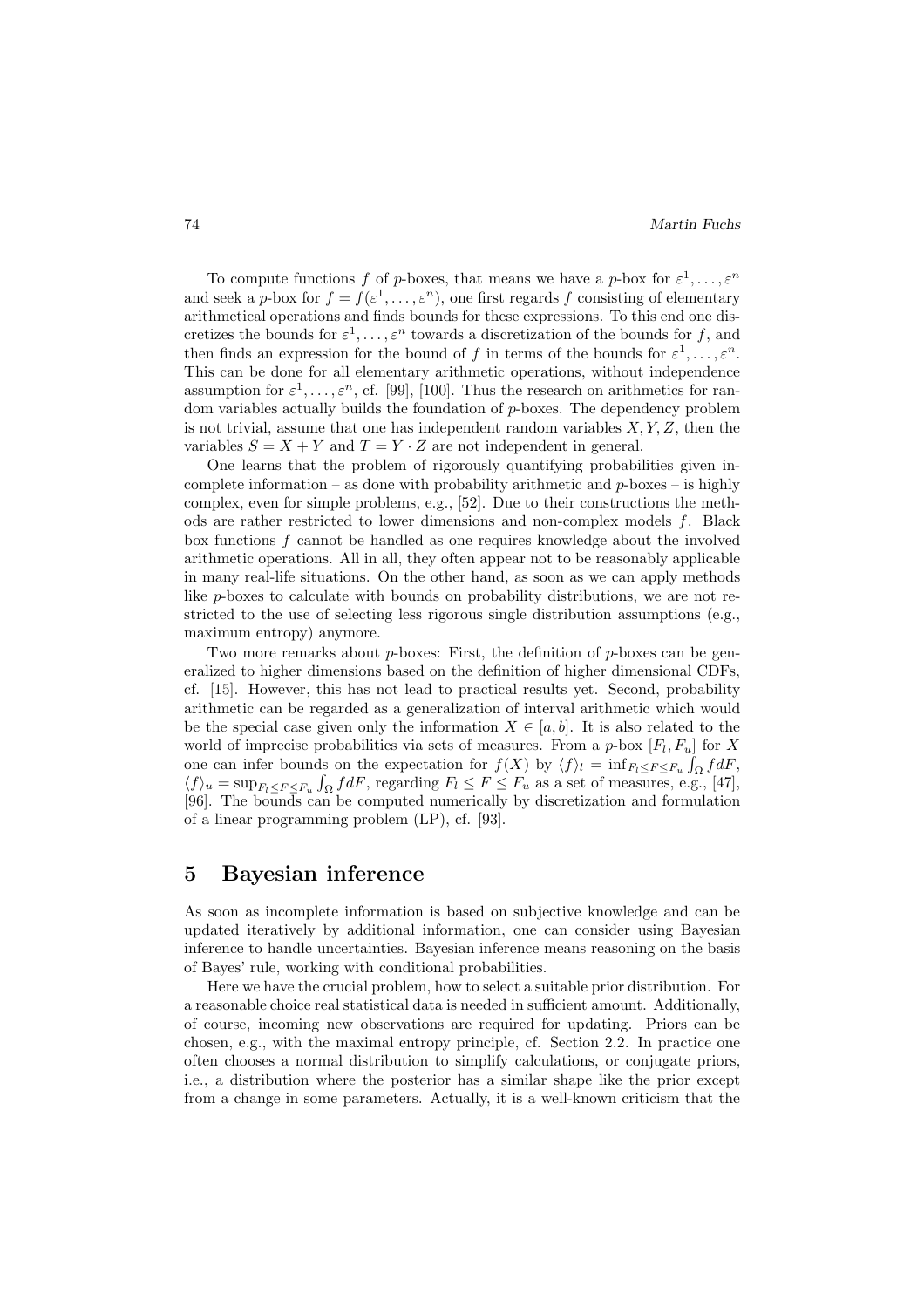choice of the prior often seems to be quite arbitrary and merely in the will of the statistician.

A typically employed model in Bayesian inference is a so-called Bayesian or belief network (BN). A BN is a directed acyclic graph (DAG) between states of a system and observables. A node  $\mathcal N$  and its parent nodes in the DAG represent the input information of the network which consists of tables of conditional probabilities of  $N$ conditional on its parent nodes. The whole DAG represents the joint distribution of all involved variables, even in higher dimensional situations. Computations using BNs can be done efficiently on the DAG structure, assumed that all conditional probabilities are precisely known.

What if the conditional PDFs of the tables of conditional probabilities in BNs are unknown or not precisely known? This happens frequently in practice, in particular for variables conditional on multiple further variables. The Bayesian approach appears to become useless in this case. A generalized approach to BNs with imprecise probabilities can be studied on the basis of so-called credal networks, e.g., [11], [35]. A credal network is a set of BNs with the same DAG structure, but imprecise values in the conditional probability tables. The probabilities can be given as intervals, or more generally described.

The Bayesian approach applies in design optimization, cf. [103]. Similar to RBDO (14) one minimizes a certain objective like design cost subject to probabilistic constraints involving the failure distribution. The associated joint distribution is estimated and updated from available data, starting with conjugate priors.

# 6 Dempster-Shafer theory

Dempster-Shafer theory enables to process incomplete uncertainty information allowing to compute bounds for failure probabilities and reliability.

We start with defining fuzzy measures, cf. [90]. A fuzzy measure  $\tilde{\mu}: 2^{\Omega} \rightarrow$  $[0, 1]$ , fulfills

$$
\widetilde{\mu}(\emptyset) = 0, \widetilde{\mu}(\Omega) = 1,\tag{15}
$$

$$
A \subseteq B \Rightarrow \tilde{\mu}(A) \le \tilde{\mu}(B). \tag{16}
$$

The main difference to a probability measure is the absence of additivity. Instead, fuzzy measures only satisfy monotonicity (16). To find lower and upper bounds for an unknown probability measure given incomplete information one seeks two fuzzy measures belief Bel and plausibility Pl, where Bel is a fuzzy measure with  $Bel(A \cup B) \ge Bel(A) + Bel(B) - Bel(A \cap B)$ , and Pl is a fuzzy measure with  $\text{Pl}(A \cup B) \leq \text{Pl}(A) + \text{Pl}(B) - \text{Pl}(A \cap B).$ 

To construct the measures Bel and Pl from the given uncertainty information one formalizes the information as a so-called **basic probability assignment**  $m$ :  $2^{\Omega} \to [0,1]$  on a finite set  $\mathcal{A} \subseteq 2^{\Omega}$  of non-empty subsets A of  $\Omega$ , such that

$$
m(A) \begin{cases} > 0 & \text{if } A \in \mathcal{A}, \\ = 0 & \text{otherwise}, \end{cases}
$$
 (17)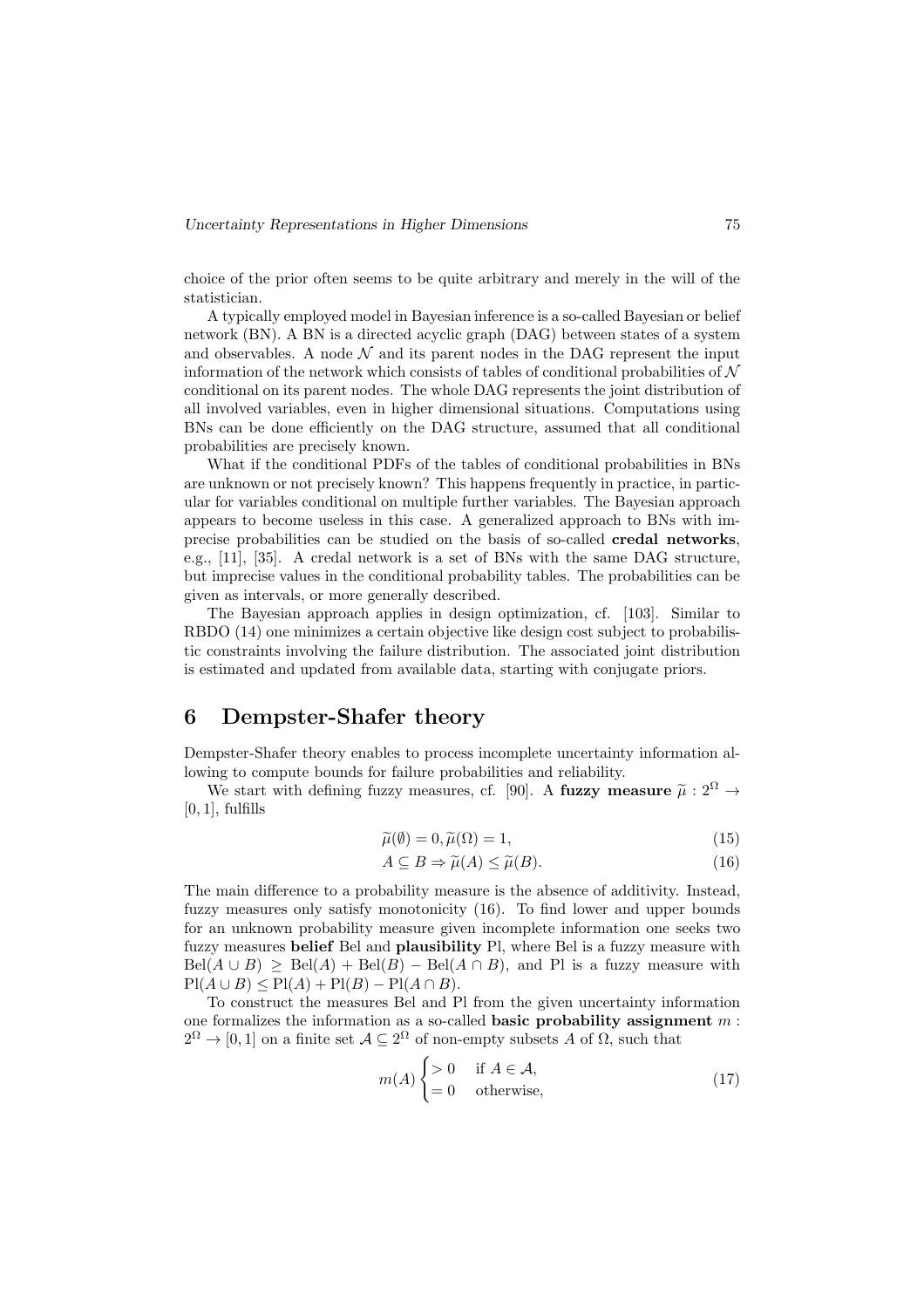and the normalization condition  $\sum_{A \in \mathcal{A}} m(A) = 1$ . Sometimes m is also called basic belief assignment.

The basic probability assignment  $m$  is interpreted as the exact belief focussed on A, and not in any strict subset of A. The sets  $A \in \mathcal{A}$  are called **focal sets**. The structure  $(m, \mathcal{A})$ , i.e., a basic probability assignment together with the related set of focal sets, is called a Dempster-Shafer structure (DS structure).

Given a DS structure  $(m, \mathcal{A})$  we can construct Bel and Pl by

$$
Bel(B) = \sum_{\{A \in \mathcal{A} | A \subseteq B\}} m(A), \tag{18}
$$

$$
\text{Pl}(B) = \sum_{\{A \in \mathcal{A} | A \cap B \neq \emptyset\}} m(A) \tag{19}
$$

for  $B \in 2^{\Omega}$ .

Thus Bel and Pl have the sought property Bel  $\leq$  Pr  $\leq$  Pl by construction and, moreover, satisfy  $Bel(B) = 1 - Pl(B<sup>c</sup>)$ . The information contained in the two measures Bel and Pl induced by the DS structure is often called a random set.

In the classical case the additivity of non-fuzzy measures would yield  $P1(B)$  =  $1 - \text{Pl}(B^c) = \text{Bel}$ . Thus  $\text{Bel} = \text{Pr} = \text{Pl}$  and classical probability theory becomes a special case of DS theory. Also note that if we have a DS structure on the singletons of a finite  $\Omega$ , then we have full stochastic knowledge equivalent to a CDF.

DS structures can be obtained from expert knowledge or in lower dimensions from histograms, or from the Chebyshev inequality  $Pr(|X - \mu| \le r) > 1 - \frac{\sigma^2}{r^2}$  given expectation value  $\mu$  and variance  $\sigma^2$  of a random variable X, cf. [75], [76], [77]: Let  $r = \frac{\sigma}{\sqrt{1-\alpha}}$  for a fixed confidence level  $\alpha$ , then  $\Pr(\{|X-\mu| \leq \frac{\sigma}{\sqrt{1-\alpha}}\}) > \alpha$ . The sets  $C_{\alpha} := \{ \omega \in \Omega \mid |X(\omega) - \mu| \leq \frac{\sigma}{\sqrt{1-\alpha}} \}$  for different values of  $\alpha$  define focal sets, and we get Belief and Plausibility measures by  $Bel(C_{\alpha}) = \alpha$  and  $Pl(C_{\alpha}^c) = 1 - \alpha$ , respectively.

To extend one-dimensional focal sets to the multi-dimensional case one can generate joint DS structures from the Cartesian product of marginal basic probability assignments assuming random set independence, cf. [10], or from weighting the 1 dimensional marginal focal sets, cf. [27]. In [103] we find the suggestion to employ Bayesian techniques to estimate and update DS structures from little amount of information.

To combine different, or even conflicting DS structures  $(m_1, \mathcal{A}_1)$ ,  $(m_2, \mathcal{A}_2)$  (in case of multiple bodies of evidence, e.g., several different expert opinions) to a new basic probability assignment  $m_{\text{new}}$  one uses Dempster's rule of combination [12], forming the basis of Dempster-Shafer theory or evidence theory [86],

$$
m_{\text{new}}(B) = \sum_{\{A_1 \in \mathcal{A}_1, A_2 \in \mathcal{A}_2 | A_1 \cap A_2 = B\}} \frac{m_1(A_1) m_2(A_2)}{K}
$$
(20)

with the normalization constant  $K = 1 - \sum_{\{A_1 \in \mathcal{A}_1, A_2 \in \mathcal{A}_2 | A_1 \cap A_2 = \emptyset\}} m_1(A_1) m_2(A_2)$ which is interpreted as the **conflict**.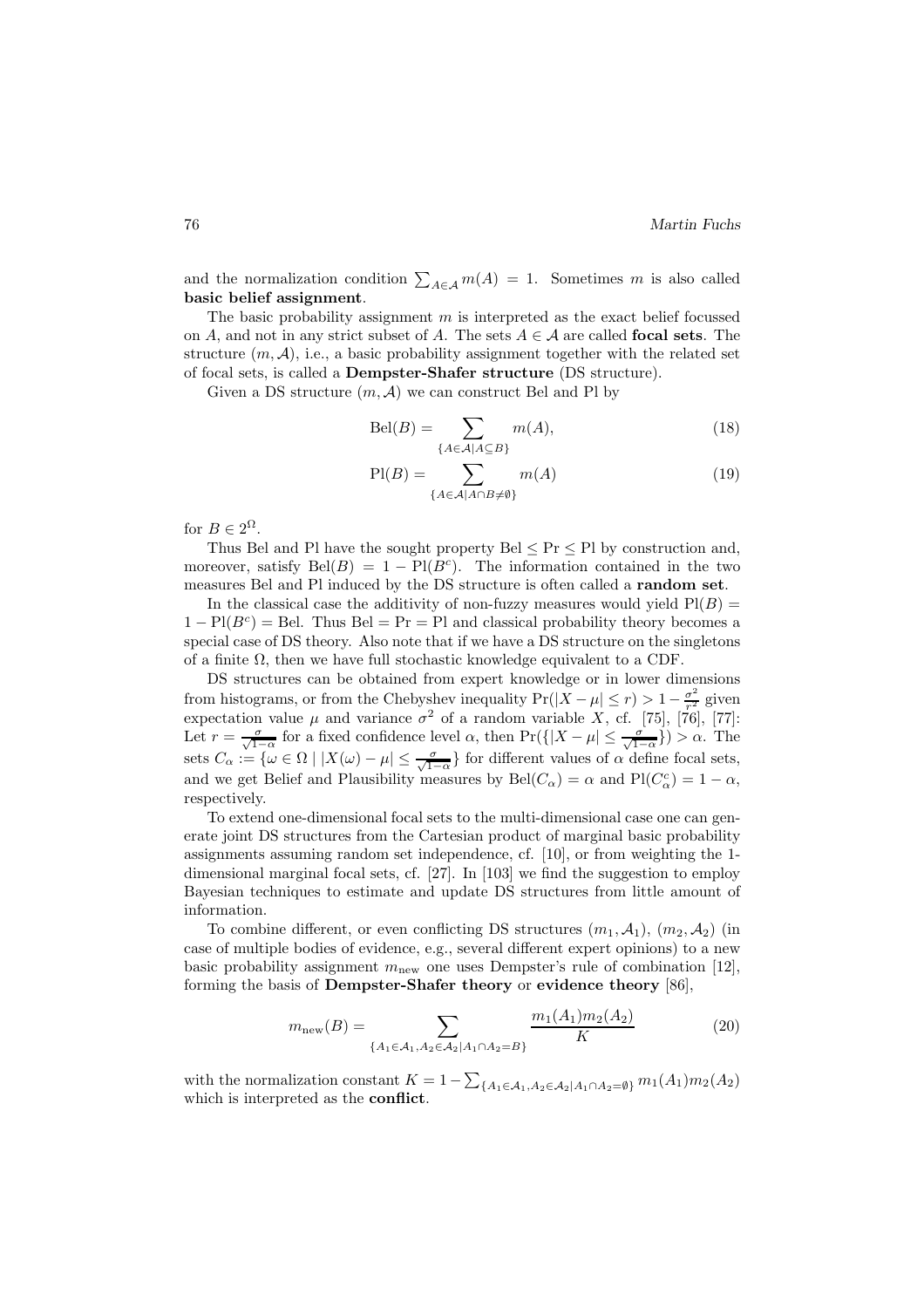The combination rule enables to compute a joint DS structure. Also note that the combination rule is a generalization of Bayes' rule, motivated by the criticism that a single probability assignment cannot model the amount of evidence one has.

The complexity of the rule is strongly increasing in higher dimensions, and in many cases requires independence assumptions for simplicity reasons avoiding problems with interacting variables. It is not yet understood how the dimensionality issue can be solved. Working towards more efficient computational implementations of evidence theory it can be attempted to decompose the high-dimensional case in lower dimensional components which leads to so-called compositional models, cf. [41].

The **extension** of a function f is based on the joint DS structure  $(m, \mathcal{A})$ . The new focal sets of the extension are  $B_i = f(A_i)$ ,  $A_i \in \mathcal{A}$ , the new basic probability assignment is  $m_{\text{new}}(B_i) = \sum_{\{A_i \in \mathcal{A} | f(A_i) = B_i\}} m(A_i)$ .

To embed DS theory in design optimization one formulates a constraint on the upper bound of the failure probability  $p_f$  which should be smaller than an admissible failure probability  $p_a$ , i.e.,  $Pl(\mathbb{F}) \leq p_a$ , for the failure set  $\mathbb{F}$ . This can be studied in [66] as evidence based design optimization (EBDO). One can also find further direct applications in engineering computing, e.g., in [29], [75].

DS structures enable to construct  $p$ -boxes [7], [15], [93], i.e., to determine lower bounds  $F_l$  and upper bounds  $F_u$  of the CDF of a random variable X,

$$
F_l(t) = \text{Bel}(\{\omega \in \Omega \mid X(\omega) \le t\}),
$$
  

$$
F_u(t) = \text{Pl}(\{\omega \in \Omega \mid X(\omega) \le t\}).
$$

Conversely it is possible to generate a DS structure that approximates a given pbox discretely, cf. [2], [13], [25]. Fix some levels  $\alpha_1 \leq \alpha_2 \leq \cdots \leq \alpha_N = 1$  of the p-box, then generate focal sets by

$$
A_i := [\inf\{x \mid F_u(x) = \alpha_i\}, \inf\{x \mid F_l(x) = \alpha_i\}],
$$
  
\n
$$
m(A_1) = \alpha_1, m(A_i) = \alpha_i - \alpha_{i-1}, i = 2, ..., N.
$$
\n(21)

Another relation to a different uncertainty representation concerns nested focal sets, i.e.,  $\mathcal{A} = \{A_1, A_2, \ldots, A_m\}, A_1 \subseteq A_2 \subseteq \cdots \subseteq A_m$ . In this case

$$
Bel(A \cap B) = min(Bel(A), Bel(B)),
$$
\n(22)

$$
Pl(A \cup B) = \max(Pl(A), Pl(B)).
$$
\n(23)

For nested focal sets the fuzzy measures Bel and Pl directly correspond to possibility and necessity measures, respectively, which appear in fuzzy set theory, cf. [16], as we will see in the next section.

We have learned that DS structures can unify several different uncertainty models, see, e.g., [48], but cannot overcome the curse of dimensionality being prohibitively expensive in higher dimensions.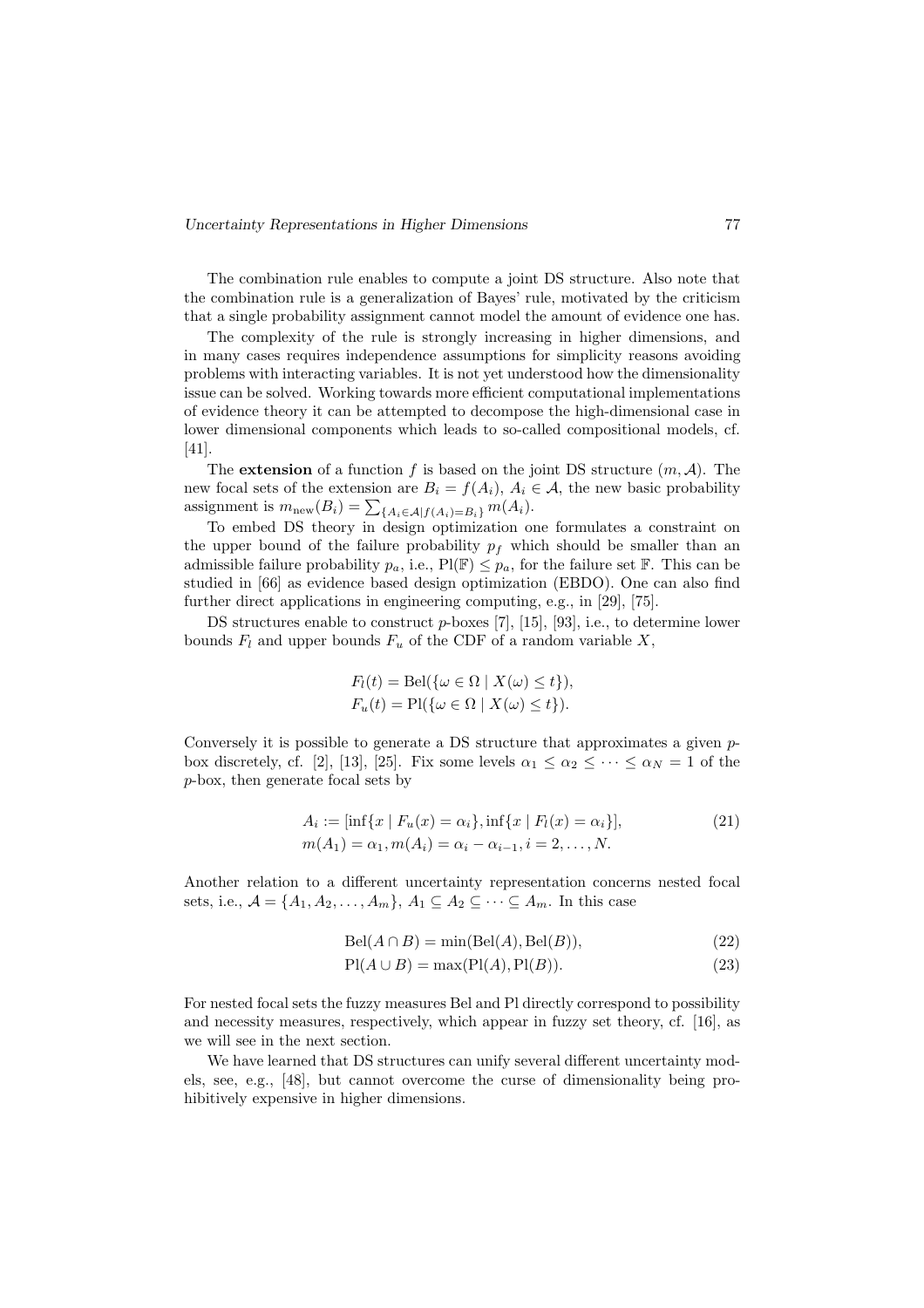## 7 Fuzzy sets

The development of fuzzy sets has started roughly in parallel to the development of DS theory with the goal to model vague verbal descriptions in absence of any statistical data. It is a generalization of conventional set theory redefining the characteristic function of a set A by a so-called **membership function**  $\mu_A$ . The value  $\mu_A(x)$  indicates the membership value of an uncertain variable x with respect to A. The value can be any real number between 0 and 1 as opposed to the characteristic function  $1_A(x)$  which only takes binary values. A fuzzy set is a set A together with its related membership function  $\mu_A$ .

This section will give a short overview on fuzzy sets, focussing on their application for uncertainty handling. The following terms play an important role in the theory of fuzzy sets. The **height** h of a fuzzy set is defined by  $h := \max_x \mu_A(x)$ . The support of a fuzzy set is the set  $\{x \mid \mu_A(x) \neq 0\}$ . The core or modal values of a fuzzy set is the set  $\{x \mid \mu_A(x) = 1\}$ . The  $\alpha$ -cut  $C_\alpha$  of a fuzzy set for a fixed value  $\alpha \in [0,1]$  is the set

$$
C_{\alpha} := \{ x \mid \mu_A(x) \ge \alpha \}. \tag{24}
$$

The  $\alpha$ -cut is determined by the values of the membership function. Conversely one can construct  $\mu_A$  from the knowledge of the  $\alpha$ -cuts, cf. [102], to achieve an  $\alpha$ -cut based representation of a fuzzy set:

$$
\mu_A(x) = \sup_{\alpha} \min(\alpha, 1_{C_{\alpha}}(x)).
$$
\n(25)

Note the relationship between BPA-structures on nested focal sets, cf. Section 6, and  $\alpha$ -cuts of a fuzzy set with non-empty core, which are nested by definition, i.e.,  $C_{\alpha} \subseteq C_{\beta}$  for  $\alpha \geq \beta$ . Let  $1 = \alpha_1 \geq \alpha_2 \geq \cdots \geq \alpha_N = 0$  be  $\alpha$ -levels of a fuzzy set, then we can construct a BPA m on the  $\alpha$ -cuts  $C_{\alpha_i}$  by  $m(C_{\alpha_i}) =$  $\alpha_i - \alpha_{i+1}, i < N, m(C_{\alpha_N}) = \alpha_N$ . Conversely a BPA-structure on nested focal sets  $A_1 \subseteq A_2 \subseteq \cdots \subseteq A_N$  allows to construct a fuzzy set by  $\alpha_N = m(A_N)$ ,  $C_{\alpha_N} =$  $A_N$ ,  $\alpha_{N-1} = m(A_N) + m(A_{N-1})$ ,  $C_{\alpha_{N-1}} = A_{N-1}$ , ...,  $\alpha_1 = \sum_{i=1}^N m(A_i) = 1$ ,  $C_{\alpha_1} = A_1$ , and then applying (25). Thus it is possible to convert expert knowledge modeled by a fuzzy set into a DS structure. Using the Dempster's rule, however, to combine different bodies of evidence in general leads to non-nested focal sets, hence a conversion back to the fuzzy set formalism is not possible after applying a combination rule.

Some special cases of fuzzy sets motivated the notation of fuzzy intervals and fuzzy numbers, cf. [101]. A fuzzy interval or convex fuzzy set is a fuzzy set with  $\mu_A(x) \ge \min(\mu_A(a), \mu_A(b))$  for all  $a, b, x \in [a, b]$ . A fuzzy number is a fuzzy interval with closed  $\alpha$ -cuts, compact support, and a unique modal value.

The definition of a fuzzy set and its membership function in higher dimensions is a straightforward generalization of the one-dimensional case. The extension of a function  $f(x) = z$ ,  $f : \mathbb{R}^n \to \mathbb{R}$ , for a fuzzy set with membership function  $\mu$  is constructed by the extension principle for a new membership function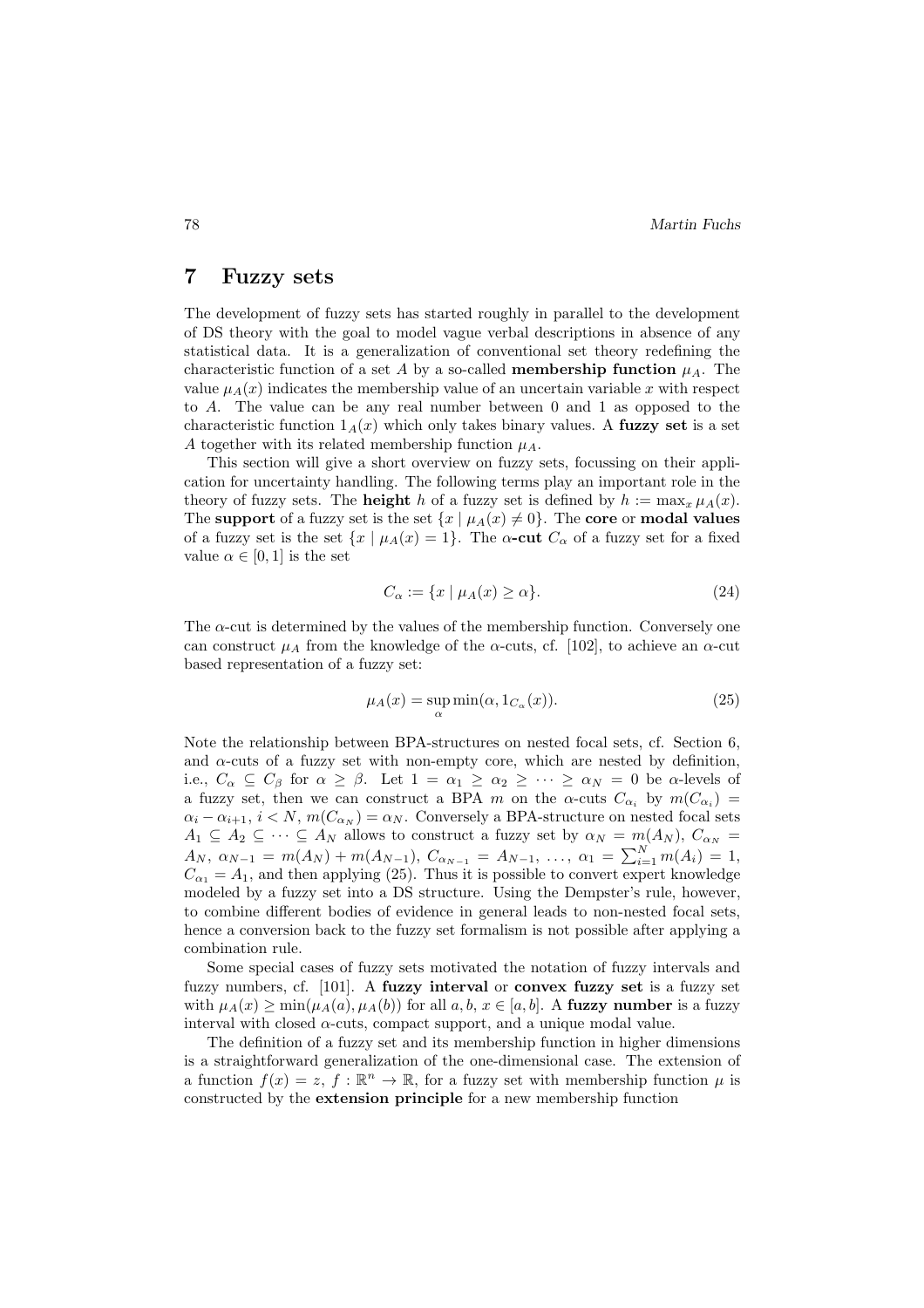$$
\mu_{\text{new}}(z) = \sup_{x \in f^{-1}(z)} \mu(x),\tag{26}
$$

cf. [101]. The construction involves an optimization problem with rapidly increasing complexity in higher dimensions.

It can be attempted to solve this problem by reduction of the problem to the  $\alpha$ -cuts of the fuzzy set, cf. Section 7.1, or by sensitivity analysis, cf. Section 2.6.

Except from the dimensionality issue another criticism of fuzzy sets is the fact that the assignment of membership functions appears to be quite arbitrary, often defined by a single expert opinion. In lower dimensions membership functions can be estimated, e.g., from histograms, but there is no general, statistically wellgrounded basis for the assignment of membership functions. Of course, if only vague verbal descriptions, i.e., highly informal uncertainty information, is available statistical properties are entirely absent. In this case, which represents the classical motivation of fuzzy sets, it can be argued that it is impossible to formulate a general recipe for processing the information. However, usually the information consists of a mixture of statistical and fuzzy descriptions, and conventional fuzzy methods cannot combine both. The concept of fuzzy randomness, cf. [54], [59], [63], [82], is one attempt of a combination.

The applications of fuzzy methods in engineering computing are vast. A famous application of fuzzy methods is fuzzy control, cf. [91]. Moreover, most design analyzing methods have their counterparts in the context of fuzzy sets, for instance, fuzzy reliability methods (e.g., [9], [63]), fuzzy differential equations (e.g., [28]), fuzzy finite element methods (e.g., [26], [60], [67]), fuzzy ARMA and other stochastic processes (e.g., [61]).

In fuzzy statistics, i.e., with sample points that are modeled as fuzzy numbers, one can apply statistical methods on non-precise data, cf. [94].

In design optimization fuzzy methods can be used to find clusters of permissible designs with fuzzy clustering methods, e.g., [38], [42]. Seeking the optimal design one can use fuzzy methods to compare different design points of different clusters with respect to some criterion, e.g., weighted distances from design constraints [3]. [8], [40].

The following subsection presents a special fuzzy set based method which is highlighted because of its relationship to our approach based on clouds, cf. Section 9.

## 7.1  $\alpha$ -level optimization

The  $\alpha$ -level optimization approach [62] is the most relevant fuzzy set based method for our purposes as it applies also in higher dimensional real-life situations and uses similar techniques as we will use employing the clouds formalism.

The  $\alpha$ -level optimization method combines the  $\alpha$ -cut representation (25) and the extension principle to determine the membership function  $\mu_f$  of a function  $f(\varepsilon)$ ,  $f: \mathbb{R}^n \to \mathbb{R}$ , given the membership function  $\mu$  of the variable  $\varepsilon$ . This is achieved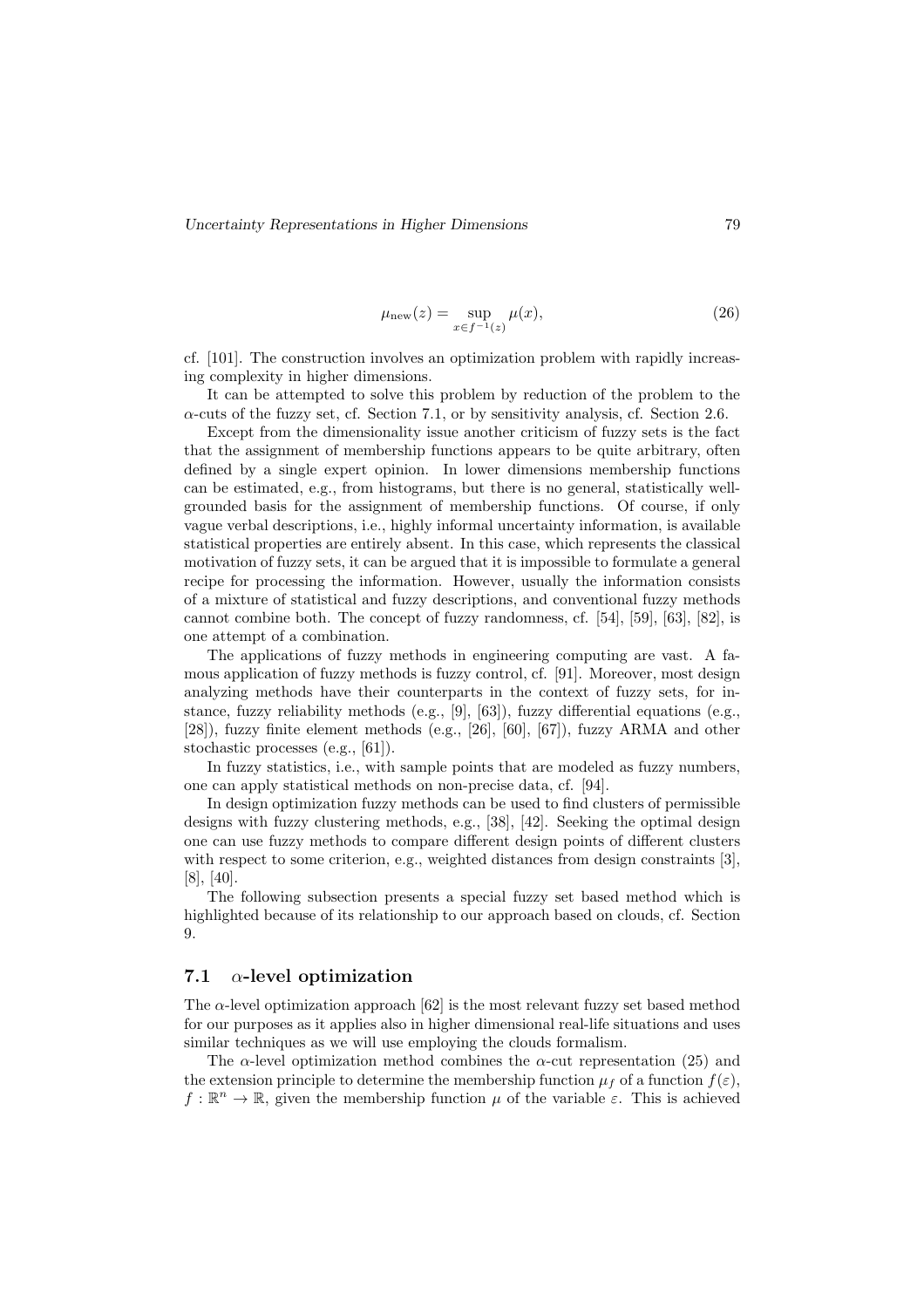by constructing the  $\alpha$ -cuts  $C_{f_{\alpha_i}}$  belonging to  $\mu_f$  from the  $\alpha$ -cuts  $C_{\alpha_i}$  belonging to  $\mu$ . To this end one solves the optimization problems

$$
\min_{\varepsilon \in C_{\alpha_i}} f(\varepsilon),\tag{27}
$$

$$
\max_{\varepsilon \in C_{\alpha_i}} f(\varepsilon) \tag{28}
$$

for different discrete values  $\alpha_i$ . Finally from the solution  $f_{i_*}$  of (27) and  $f_i^*$  of (28) one constructs the  $\alpha$ -cuts belonging to  $\mu_f$  by  $C_{f_{\alpha_i}} = [f_{i_*}, f_i^*].$ 

To simplify the optimization step one assumes sufficiently nice behaving functions f and computationally nice fuzzy sets, i.e., convex fuzzy sets, typically triangular shaped fuzzy numbers.

In  $n$  dimensions one optimizes over a hypercuboid, obtained by the Cartesian product of the  $\alpha$ -cuts  $C_{\alpha_i} = C_{\alpha_i}^1 \times C_{\alpha_i}^2 \times \cdots \times C_{\alpha_i}^n$ , where  $C_{\alpha_i}^j := \{\varepsilon^j \mid \mu^j(\varepsilon^j) \geq \varepsilon\}$  $\{\alpha_i\},\ \mu^j(\varepsilon^j) := \sup_{\varepsilon^k, k \neq j} \mu(\varepsilon),\ \varepsilon = (\varepsilon^1, \varepsilon^2, \dots, \varepsilon^n).$  Here one has to assume noninteractivity of the uncertain variables  $\varepsilon^1, \ldots, \varepsilon^n$ .

Using a discretization of the  $\alpha$ -levels by a finite choice of  $\alpha_i$  the computational effort for this methods becomes tractable. From (25) one gets a step function for  $\mu_f$ which is usually linearly approximated through the points  $f_{i_*}$  and  $f_i^*$  to generate a triangular fuzzy number.

# 8 Convex methods

Convex methods model uncertainty by so-called anti-optimization over convex sets, cf. [4], [19]. Assume that we wish to find the design point  $\theta = (\theta^1, \theta^2, \dots, \theta^{n_o})$ with the minimal design objective function value  $g(\theta, \varepsilon)$ ,  $g : \mathbb{R}^{n_o} \times \mathbb{R}^n \to \mathbb{R}$  under uncertainty of the vector of input variables  $\varepsilon$ . Also assume that the uncertainty of  $\varepsilon$  is described by a convex set C. Anti-optimization means finding the worst-case scenario for a fixed design point  $\theta$  by the solution of an optimization problem of the type

$$
\max_{\varepsilon} g(\theta, \varepsilon) \tag{29}
$$
\n
$$
\text{s.t. } \varepsilon \in \mathcal{C}
$$

The corresponding design optimization problem would be

$$
\min_{\theta} \max_{\varepsilon} g(\theta, \varepsilon) \tag{30}
$$
\n
$$
\text{s.t.} \quad \varepsilon \in \mathcal{C}
$$
\n
$$
\theta \in T
$$

where T is the set of possible selections for the design  $\theta$ . As the inner level of problem (30), i.e., equation (29), maximizes the objective which is sought to be minimized for the design optimization in the outer level (i.e., one seeks the design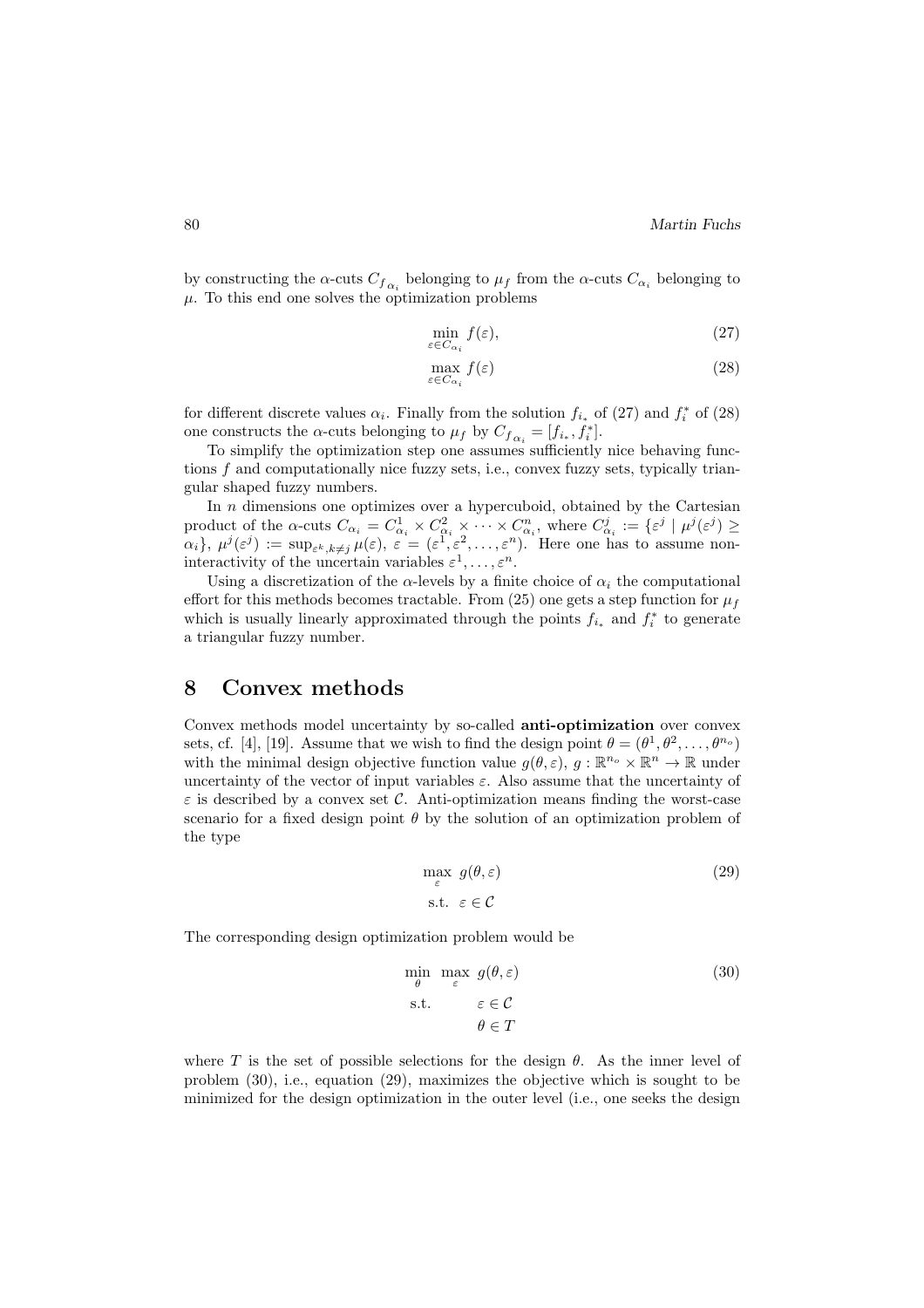with minimal worst-case), the term *anti-optimization* has been proposed for this approach.

Investigating convex regions for the worst-case search is motivated by the fact that in many cases the level sets of probability densities are convex sets, e.g., ellipsoids for normal distributions. In this respect the term convex uncertainty for a random vector  $\varepsilon \in \mathbb{R}^n$  is characterized by a convex set  $\mathcal{C} = \{\varepsilon \mid Q(\varepsilon) \leq c\}$ , where Q is a quadratic form and  $\varepsilon$  is known to belong to C with some confidence. The quadratic form could be, e.g.,  $Q(\varepsilon) = (\varepsilon - m)^T C^{-1} (\varepsilon - m)$  with a vector of nominal values m and an estimated covariance matrix C.

Once one has a description by convex uncertainty one can apply optimization methods which can make convex methods applicable even in higher dimensions.

It should be remarked that this particular idea is one of the inspirations for the potential clouds concept, see the next section, where the potential function will be constructed to have convex level sets.

# 9 Potential clouds

This section gives an intuitive introduction of uncertainty representation by means of clouds  $[71]$ , inspired by and combining ideas from p-boxes, random and fuzzy sets, convex methods, interval and optimization methods. We will learn in this section about the natural approach that has lead to use clouds for uncertainty modeling, handling incomplete information in higher dimensions, and to weave the methodology into an optimization problem formulation similar to (30).

The goal is to construct confidence regions in which we should be able to search for worst-case scenarios via optimization techniques. The construction should be possible on the basis of scarce, high-dimensional data, incomplete information, unformalized knowledge and information updates. As mentioned in previous sections, in lower dimensions and provided real empirical data one has powerful tools, like KS, e.g., to bound the CDF of a random variable  $X$ . What could one do to tackle the same problems for higher dimensional random vectors  $\varepsilon \in \mathbb{R}^n$  with little or no information available? To generate data we will first simulate a data set and modify it with respect to the available uncertainty information. To reduce the dimensionality of the problem we will use a potential function  $V : \mathbb{R}^n \to \mathbb{R}$ . We will bound the CDF of  $V(\varepsilon)$  using KS as in the one-dimensional case (like a p-box on  $V(\varepsilon)$ , cf. Section 4). From the bounds on the CDF of  $V(\varepsilon)$  we get lower and upper confidence regions for  $V(\varepsilon)$ , and finally lower and upper confidence regions for  $\varepsilon$  as level sets of  $V$ .

Assume that we have a lower bound  $\underline{\alpha}$  and an upper bound  $\overline{\alpha}$  for the CDF  $F$ of  $V(\varepsilon)$ ,  $\alpha$  continuous from the left and monotone,  $\overline{\alpha}$  continuous from the right and monotone. Then we find nested lower and upper confidence regions for  $\varepsilon$  by:  $\underline{C}_{\alpha} := \{x \in \mathbb{R}^n \mid V(x) \leq \underline{V}_{\alpha}\}$  if  $\underline{V}_{\alpha} := \min\{V_{\alpha} \in \mathbb{R} \mid \underline{\overline{\alpha}}(V_{\alpha}) = \alpha\}$  exists, and  $\underline{C}_{\alpha} := \emptyset$  otherwise; analogously  $\overline{C}_{\alpha} := \{x \in \mathbb{R}^n \mid V(x) \leq \overline{V}_{\alpha}\}$  if  $\overline{V}_{\alpha} := \max\{V_{\alpha} \in$  $\mathbb{R} \mid \underline{\alpha}(V_{\alpha}) = \alpha$  exists, and  $\overline{C}_{\alpha} := \mathbb{R}^{n}$  otherwise.

The regions  $C_{\alpha}$  and  $\overline{C}_{\alpha}$  are lower and upper confidence regions in the following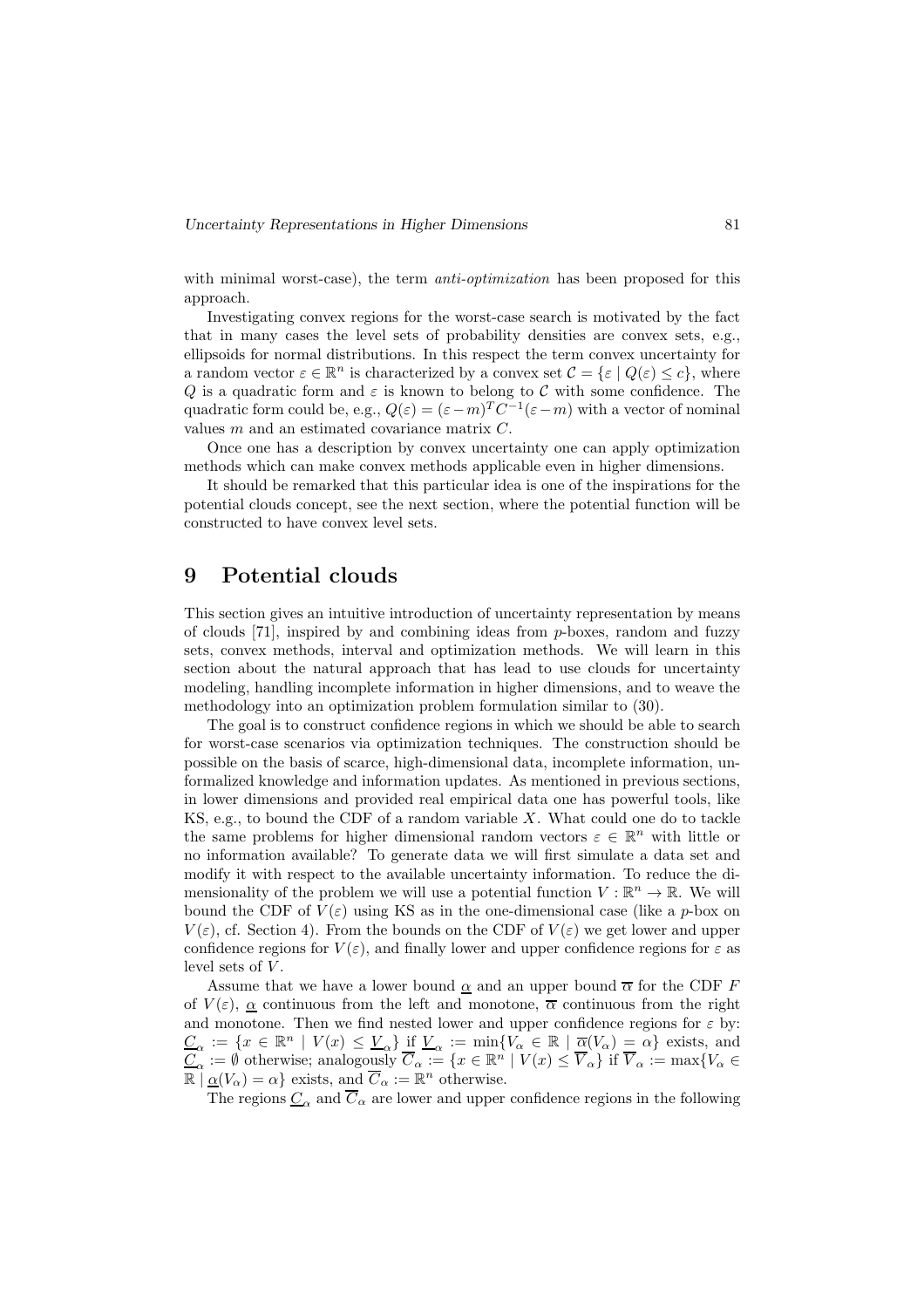sense: the region  $\underline{C}_{\alpha}$  contains at most a fraction of  $\alpha$  of all possible values of  $\varepsilon$  in  $\mathbb{R}^n$ , since  $\Pr(\varepsilon \in \underline{C}_{\alpha}) \le \Pr(\overline{\alpha}(V(\varepsilon)) \le \alpha) \le \Pr(F(V(\varepsilon)) \le \alpha) = \alpha$ ; analogously  $\overline{C}_{\alpha}$ contains at least a fraction of  $\alpha$  of all possible values of  $\varepsilon$  in  $\mathbb{R}^n$ . Generally holds  $\underline{C}_{\alpha} \subseteq \overline{C}_{\alpha}$ .

The interval-valued mapping  $x \to [\alpha(V(x)), \overline{\alpha}(V(x))]$  is called a **potential** cloud.

Note that potential clouds extend the p-box concept to the multivariate case without the exponential growth of work in the conventional  $p$ -box approach. From the fact that we construct a p-box on  $V(\varepsilon)$  one can also see the relation to DS structures generated from *p*-boxes as in (21), with  $A_i = C_{\alpha_i} \setminus C_{\alpha_i}$ . Thus the focal sets are determined by the level sets of  $V$ . To see an interpretation in terms of fuzzy sets one may consider  $C_{\alpha}$ ,  $\overline{C}_{\alpha}$  as  $\alpha$ -cuts of a multi-dimensional interval valued membership function defined by  $\alpha$  and  $\overline{\alpha}$ . However, clouds allow for probabilistic statements, so they become a more powerful tool in the estimation of failure probabilities.

The potential clouds approach not only helps us to overcome the curse of dimensionality in real-life applications, but also it turns out to enable a flexible uncertainty representation. It can process incomplete knowledge of different kinds and allows for an adaptive interaction between the uncertainty elicitation and the optimization phase, reducing the incompleteness of epistemic information via information updating. The adaptive step is realized by a modification of the shape of V in a graphical user interface. This is a unique feature in higher dimensions.

To illustrate how unformalized knowledge can be provided by clouds assume that a set of data points is given, but no formal information about the probability distribution is available, in particular no correlation information. Frequently an expert still has some knowledge about the dependence between the uncertain variables involved, and he may be able to provide linear constraints as shown in Figure 3. The lower and upper confidence regions constructed with clouds then become polyhedra, cf. Figure 4. We also see that these regions reasonably approximate the confidence regions in case that we knew the correlations exactly.

The basic concept of embedding our approach in a design optimization problem is as follows. The designing expert provides an underlying system model  $-$  e.g., given as a black box model – and all currently available uncertainty information on the input variables of the model. The information is processed to generate a cloud that provides a nested collection of regions of relevant scenarios parameterized by a confidence level  $\alpha$ . Thus we produce safety constraints for the optimization. The optimization minimizes a certain objective function (e.g., cost, mass) subject to the safety constraints to account for the robustness of the design, and subject to the functional constraints which are represented by the system model. The results of the optimization, i.e., the automatically found optimal design point and the worstcase analysis, are returned to the expert, who is given an interactive possibility to provide additional uncertainty information afterwards and rerun the procedure. For further details on the construction of potential clouds and cloud based design optimization the interested reader is referred to [32] and [33].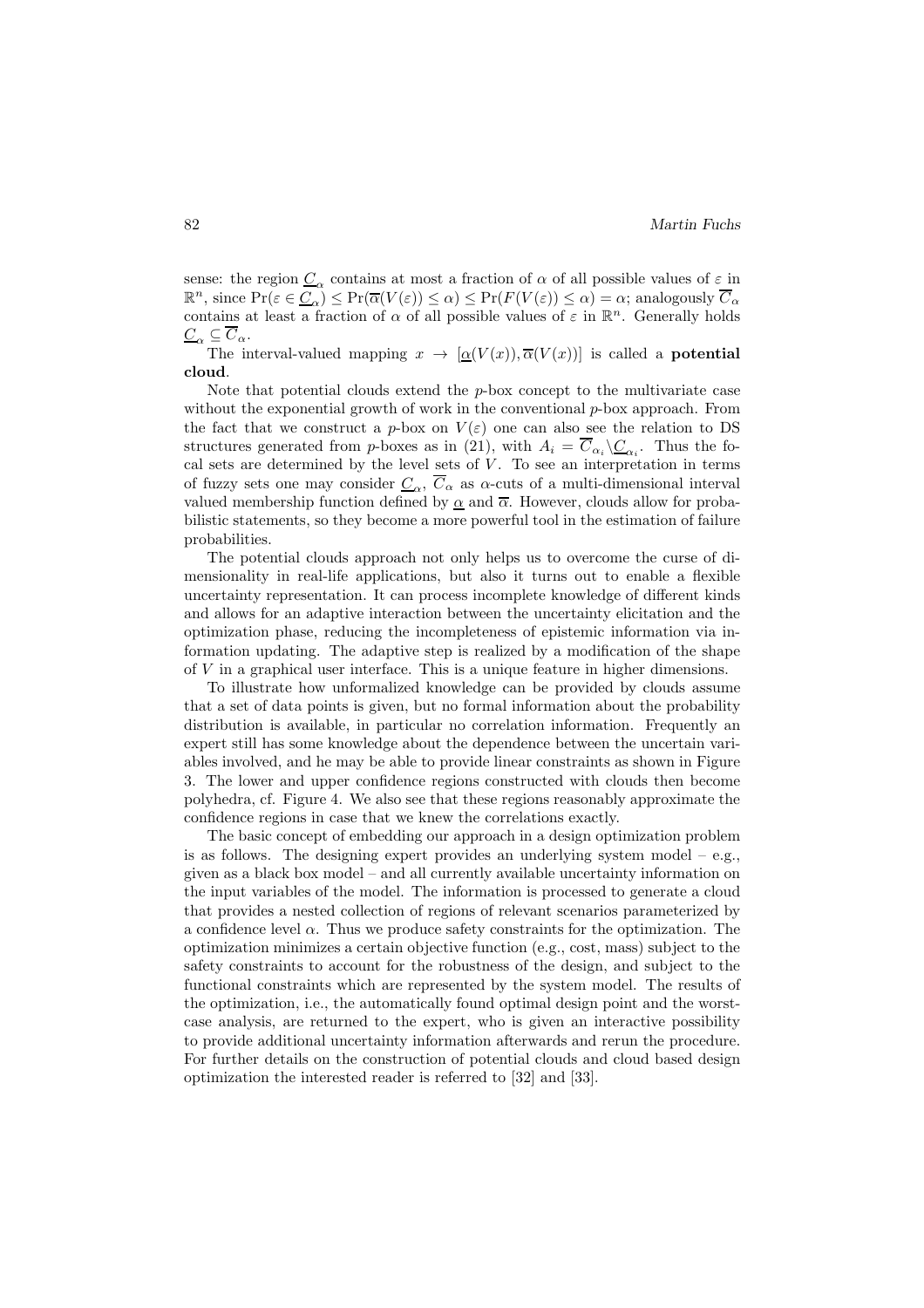

Figure 3: Two random variables  $\varepsilon^1$ ,  $\varepsilon^2$  with non zero correlation. The linear constraints model the unformalized knowledge of the expert about the dependence of the variables.



Figure 4: On the left, plotted with dotted and solid lines respectively, are the lower and upper confidence regions for  $\alpha = 50\%, 80\%, 95\%$  of a 2-dimensional random variable  $(\varepsilon^1, \varepsilon^2)$  belonging to a polyhedral potential cloud. On the right the corresponding confidence regions if the correlation was exactly known.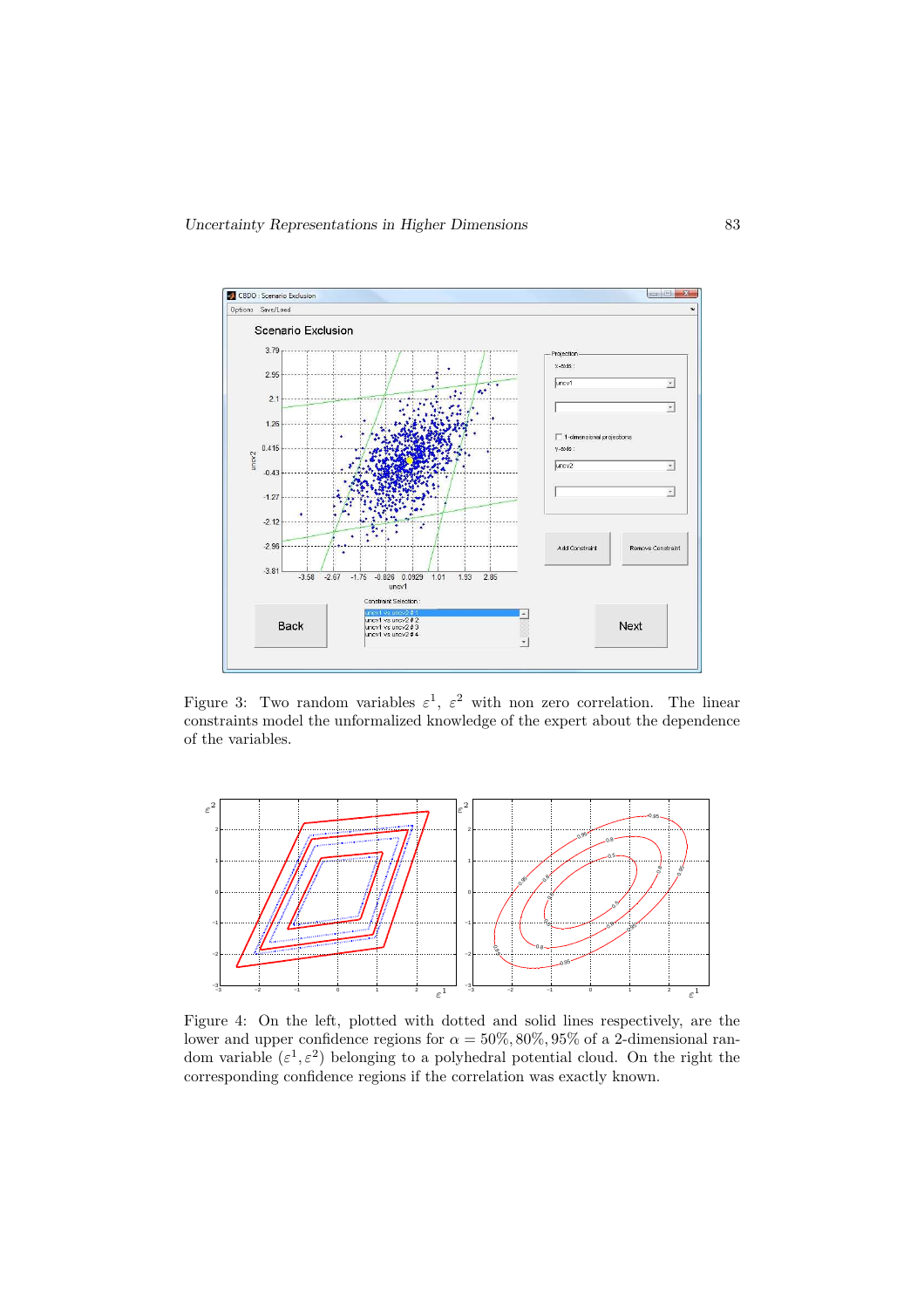# Acknowledgements

I would like to thank Arnold Neumaier who has significantly contributed to the creation of this paper with various comments. Also I would like to thank the anonymous reviewers for their fruitful remarks.

# References

- [1] Alexandrov, N.M. and Hussaini, M.Y. Multidisciplinary design optimization: State of the art. In *Proceedings of the ICASE/NASA Langley Workshop on Multidisciplinary Design Optimization*, Hampton, Virginia, USA, 1997.
- [2] Aregui, A. and Denœux, T. Constructing predictive belief functions from continuous sample data using confidence bands. In *Proceedings of the 5th International Symposium on Imprecise Probability: Theories and Applications*, pages 11–19, Prague, Czech Republic, 2007.
- [3] Beer, M., Liebscher, M., and Möller, B. Structural design under fuzzy randomness. In *Proceedings of the NSF Workshop on Reliable Engineering Computing*, pages 215–234, Savannah, Georgia, USA, 2004.
- [4] Ben-Haim, Y. and Elishakoff, I. *Convex Models of Uncertainty in Applied Mechanics*. Elsevier, 1990.
- [5] Berleant, D., Ferson, S., Kreinovich, V., and Lodwick, W.A. Combining interval and probabilistic uncertainty: Foundations, algorithms, challenges – an overview. In *Proceedings of the 4th International Symposium on Imprecise Probabilities and Their Applications*, Pittsburgh, Pennsylvania, USA, 2005.
- [6] Berleant, D. and Xie, L. An interval-based tool for verified arithmetic on random variables of unknown dependency. Manuscript, 2005.
- [7] Bernardini, A. *Whys and Hows in Uncertainty Modelling: Probability, Fuzziness and Anti-Optimization*, chapter What are random and fuzzy sets and how to use them for uncertainty modelling in engineering systems?, pages 63–125. Springer, 1999.
- [8] Chen, S.H. Ranking fuzzy numbers with maximizing set and minimizing set. *Fuzzy Sets and Systems*, 17:113–129, 1985.
- [9] Cheng, C.H. and Mon, D.L. Fuzzy system reliability analysis by interval of confidence. *Fuzzy Sets and Systems*, 56(1):29–35, 1993.
- [10] Couso, I., Moral, S., and Walley, P. Examples of independence for imprecise probabilities. In *Proceedings of the 1st International Symposium on Imprecise Probabilities and Their Applications*, pages 121–130, Ghent, Belgium, 1999.
- [11] Cozman, F.G. Credal networks. *Artificial Intelligence*, 120(2):199–233, 2000.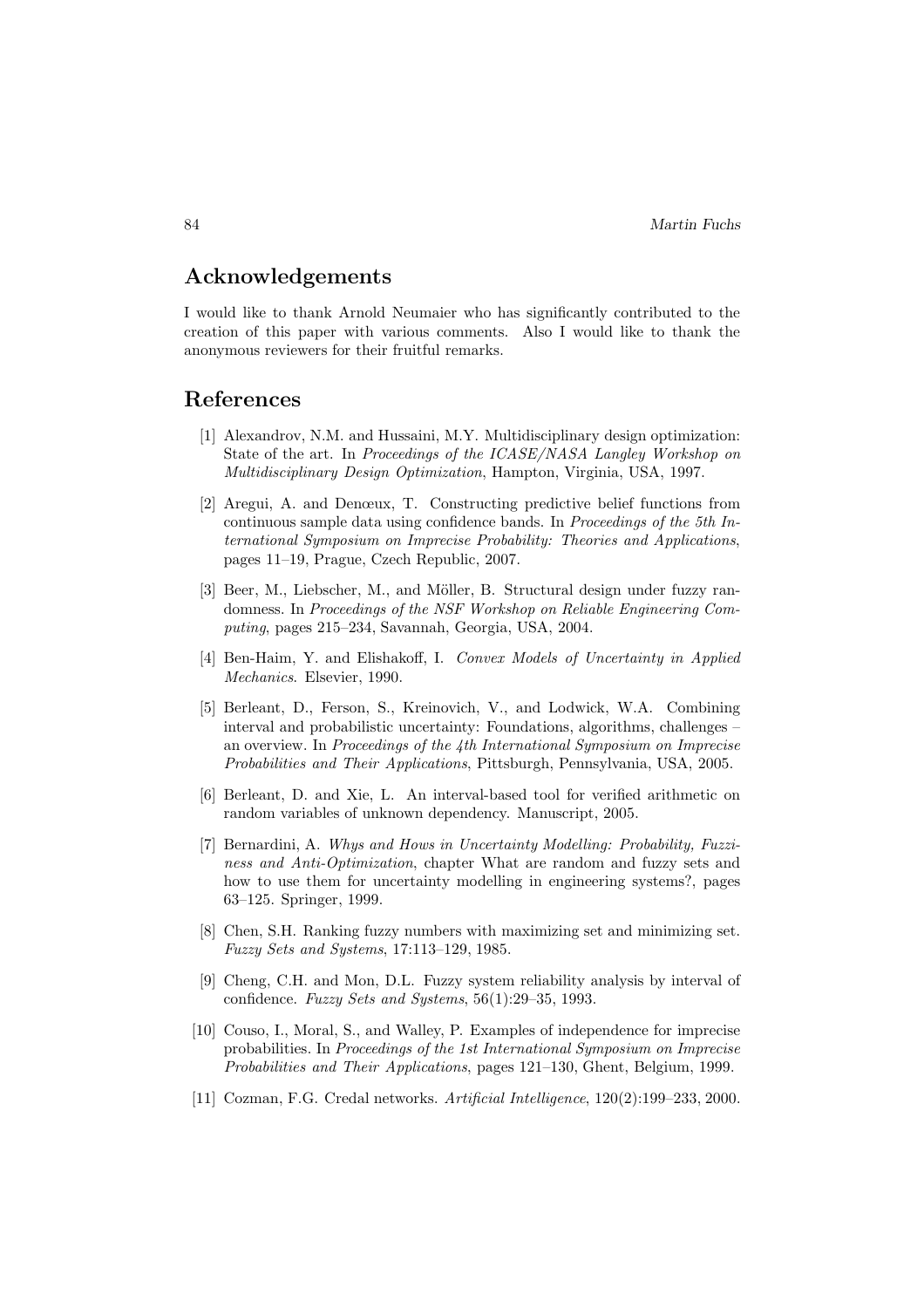- [12] Dempster, A.P. Upper and lower probabilities induced by a multivalued mapping. *Annals of Mathematical Statistics*, 38(2):325–339, 1967.
- [13] Denœux, T. Constructing belief functions from sample data using multinomial confidence regions. *International Journal of Approximate Reasoning*, 42(3):228–252, 2006.
- [14] Der Kiureghian, A. and Dakessian, T. Multiple design points in first and second-order reliability. *Structural Safety*, 20(1):37–49, 1998.
- [15] Destercke, S., Dubois, D., and Chojnacki, E. Relating practical representations of imprecise probabilities. In *Proceedings of the 5th International Symposium on Imprecise Probability: Theories and Applications*, pages 155–163, Prague, Czech Republic, 2007.
- [16] Dubois, D. and Prade, H. *Possibility Theory: An Approach to Computerized Processing of Uncertainty*. New York: Plenum Press, 1986.
- [17] Eldred, M.S., Brown, S.L., Adams, B.M., Dunlavy, D.M., Gay, D.M., Swiler, L.P., Giunta, A.A., Hart, W.E., Watson, J.-P., Eddy, J.P., Griffin, J.D., Hough, P.D., Kolda, T.G., Martinez-Canales, M.L., and Williams, P.J. DAKOTA, A Multilevel Parallel Object-Oriented Framework for Design Optimization, Parameter Estimation, Uncertainty Quantification, and Sensitivity Analysis: Version 4.0 Users Manual. Sand Report SAND2006-6337, Sandia National Laboratories, 2006.
- [18] Elishakoff, I. *Whys and Hows in Uncertainty Modelling: Probability, Fuzziness and Anti-Optimization*, chapter What may go wrong with probabilistic methods?, pages 265–283. Springer, 1999.
- [19] Elishakoff, I. *Whys and Hows in Uncertainty Modelling: Probability, Fuzziness and Anti-Optimization*, chapter Are probabilistic and anti-optimization approaches compatible?, pages 263–355. Springer, 1999.
- [20] Ferson, S. What Monte Carlo methods cannot do. *Human and Ecological Risk Assessment*, 2:990–1007, 1996.
- [21] Ferson, S. *Ramas Risk Calc 4.0 Software: Risk Assessment with Uncertain Numbers*. Lewis Publishers, U.S., 2002.
- [22] Ferson, S., Ginzburg, L., and Akcakaya, R. Whereof one cannot speak: When input distributions are unknown. *Risk Analysis*, 1996. In press, available online at: http://www.ramas.com/whereof.pdf.
- [23] Ferson, S., Ginzburg, L., Kreinovich, V., Longpre, L., and Aviles, M. Exact bounds on finite populations of interval data. *Reliable Computing*, 11(3):207– 233, 2005.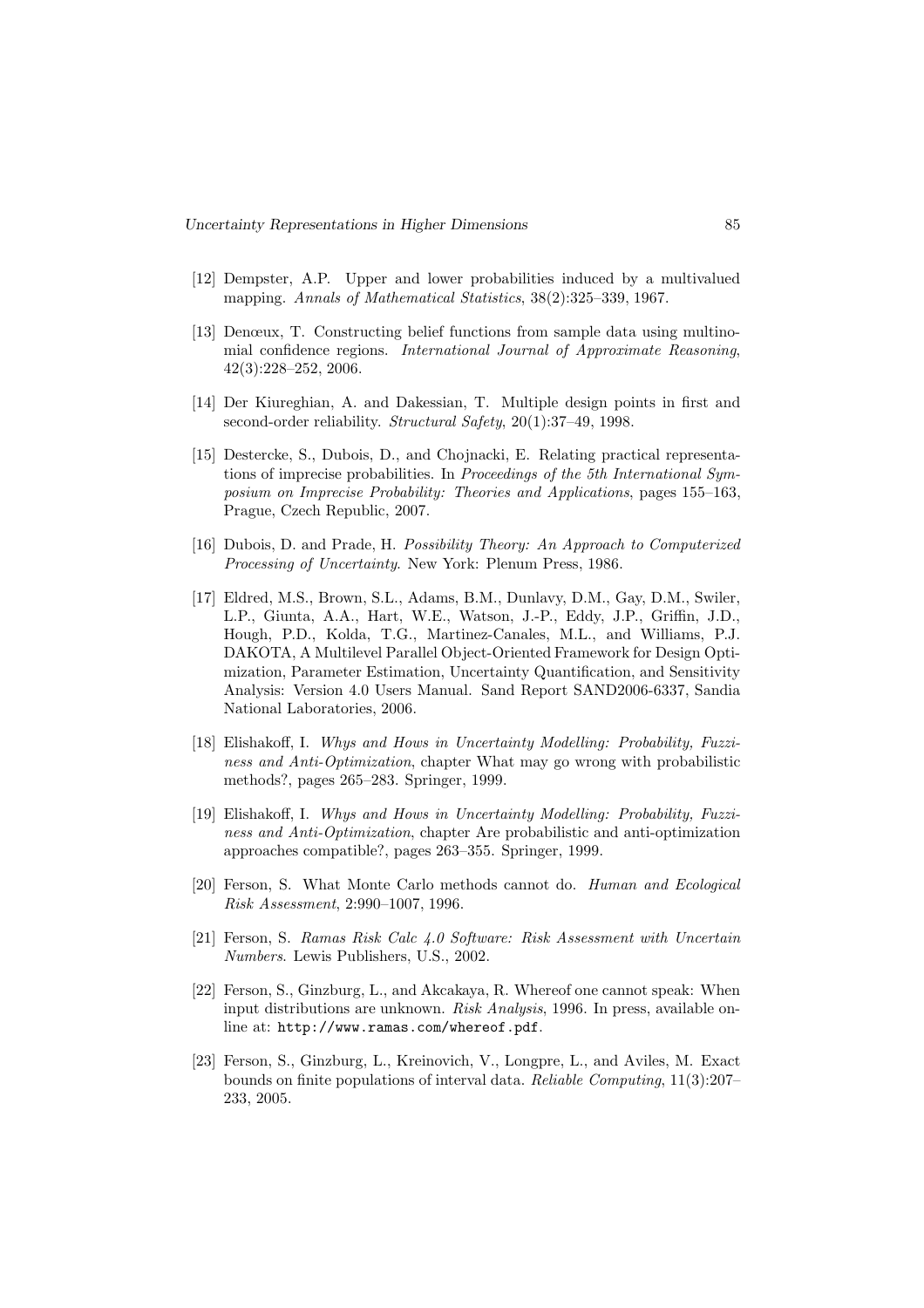- [24] Ferson, S., Ginzburg, L., Kreinovich, V., and Lopez, J. Absolute bounds on the mean of sum, product, etc.: A probabilistic extension of interval arithmetic. In *Extended Abstracts of the 2002 SIAM Workshop on Validated Computing*, pages 70–72, Toronto, Canada, 2002.
- [25] Ferson, S., Kreinovich, V., Ginzburg, L., Myers, D.S., and Sentz, K. Constructing probability boxes and Dempster-Shafer structures. Sand Report SAND2002-4015, Sandia National Laboratories, 2003. Available on-line at http://www.sandia.gov/epistemic/Reports/SAND2002-4015.pdf.
- [26] Fetz, T. Finite element method with fuzzy parameters. In *Proceedings of the IMACS Symposium on Mathematical Modelling*, volume 11, pages 81–86, Vienna, Austria, 1997.
- [27] Fetz, T. Sets of joint probability measures generated by weighted marginal focal sets. In *Proceedings of the 2nd International Symposium on Imprecise Probabilities and Their Applications*, pages 171–178, Maastricht, The Netherlands, 2001.
- [28] Fetz, T., Oberguggenberger, M., Jager, J., Koll, D., Krenn, G., Lessmann, H., and Stark, R.F. Fuzzy models in geotechnical engineering and construction management. *Computer-Aided Civil and Infrastructure Engineering*, 14(2):93–106, 1999.
- [29] Fetz, T., Oberguggenberger, M., and Pittschmann, S. Applications of possibility and evidence theory in civil engineering. *International Journal of Uncertainty, Fuzziness and Knowledge-Based Systems*, 8(3):295–309, 2000.
- [30] Filho, R.S., Cozman, F.G., Trevizan, F.W., de Campos, C.P., and de Barros, L.N. Multilinear and integer programming for Markov decision processes with imprecise probabilities. In *Proceedings of the 5th International Symposium on Imprecise Probability: Theories and Applications*, pages 395–403, Prague, Czech Republic, 2007.
- [31] Fuchs, M., Girimonte, D., Izzo, D., and Neumaier, A. *Robust intelligent systems*, chapter Robust and automated space system design, pages 251–272. Springer, 2008.
- [32] Fuchs, M. and Neumaier, A. Autonomous robust design optimization with potential clouds. *International Journal of Reliability and Safety, Special Issue on Reliable Engineering Computing*, 2008. Accepted, preprint available online at: http://www.martin-fuchs.net/publications.php.
- [33] Fuchs, M. and Neumaier, A. Potential based clouds in robust design optimization. *Journal of Statistical Theory and Practice, Special Issue on Imprecision*, 2008. Accepted, preprint available on-line at: http://www.martin-fuchs. net/publications.php.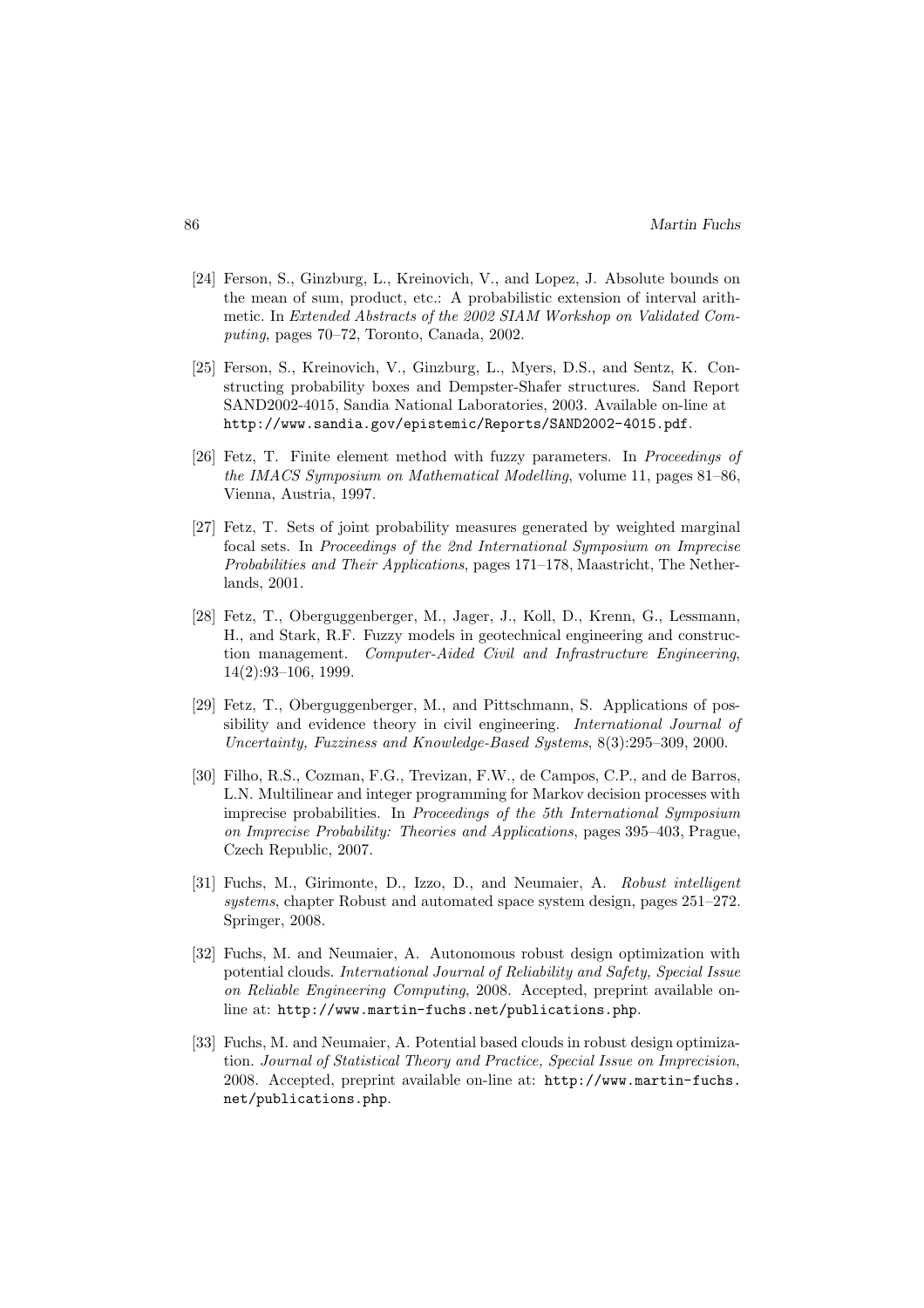- [34] Grandy, W.T. and Schick, L.H. *Maximum Entropy and Bayesian Methods*. Springer, 1990.
- [35] Haenni, R. Climbing the hills of compiled credal networks. In *Proceedings of the 5th International Symposium on Imprecise Probability: Theories and Applications*, pages 213–221, Prague, Czech Republic, 2007.
- [36] Hastings, W.K. Monte Carlo sampling methods using Markov chains and their applications. *Biometrika*, 57(1):97–109, 1970.
- [37] Hohenbichler, M. and Rackwitz, R. Improvement of second-order reliability estimates by importance sampling. *Journal of Engineering Mechanics*, 114(12):2195–2199, 1988.
- [38] Höppner, F., Klawonn, F., Kruse, R., and Runkler, T. *Fuzzy Cluster Analysis: Methods for Classification, Data Analysis and Image Recognition*. Wiley, 1999.
- [39] Huyer, W. and Neumaier, A. SNOBFIT Stable Noisy Optimization by Branch and Fit. *ACM Transactions on Mathematical Software*, 35(2), 2008. Article 9, 25 pages.
- [40] Jain, R. Decision making in the presence of fuzzy variables. *IEEE Transactions on Systems, Man, and Cybernetics*, 6(10):698–703, 1976.
- [41] Jirousek, R., Vejnarova, J., and Daniel, M. Compositional models of belief functions. In *Proceedings of the 5th International Symposium on Imprecise Probability: Theories and Applications*, pages 243–251, Prague, Czech Republic, 2007.
- [42] Kaufman, L. and Rousseeuw, P.J. *Finding Groups in Data: An Introduction to Cluster Analysis*. Wiley, 1990.
- [43] Kaymaz, I. and Marti, K. Reliability-based design optimization for elastoplastic mechanical structures. *Computers & Structures*, 85(10):615–625, 2007.
- [44] Kijawatworawet, W., Pradlwarter, H.J., and Schueller, G.I. Structural reliability estimation by adaptive importance directional sampling. In *Structural Safety and Reliability: Proceedings of ICOSSAR'97*, pages 891–897, Balkema, 1998.
- [45] Koch, P.N., Simpson, T.W., Allen, J.K., and Mistree, F. Statistical approximations for multidisciplinary optimization: The problem of size. *Special Issue on Multidisciplinary Design Optimization of Journal of Aircraft*, 36(1):275– 286, 1999.
- [46] Kolmogorov, A. Confidence limits for an unknown distribution function. *The Annals of Mathematical Statistics*, 12(4):461–463, 1941.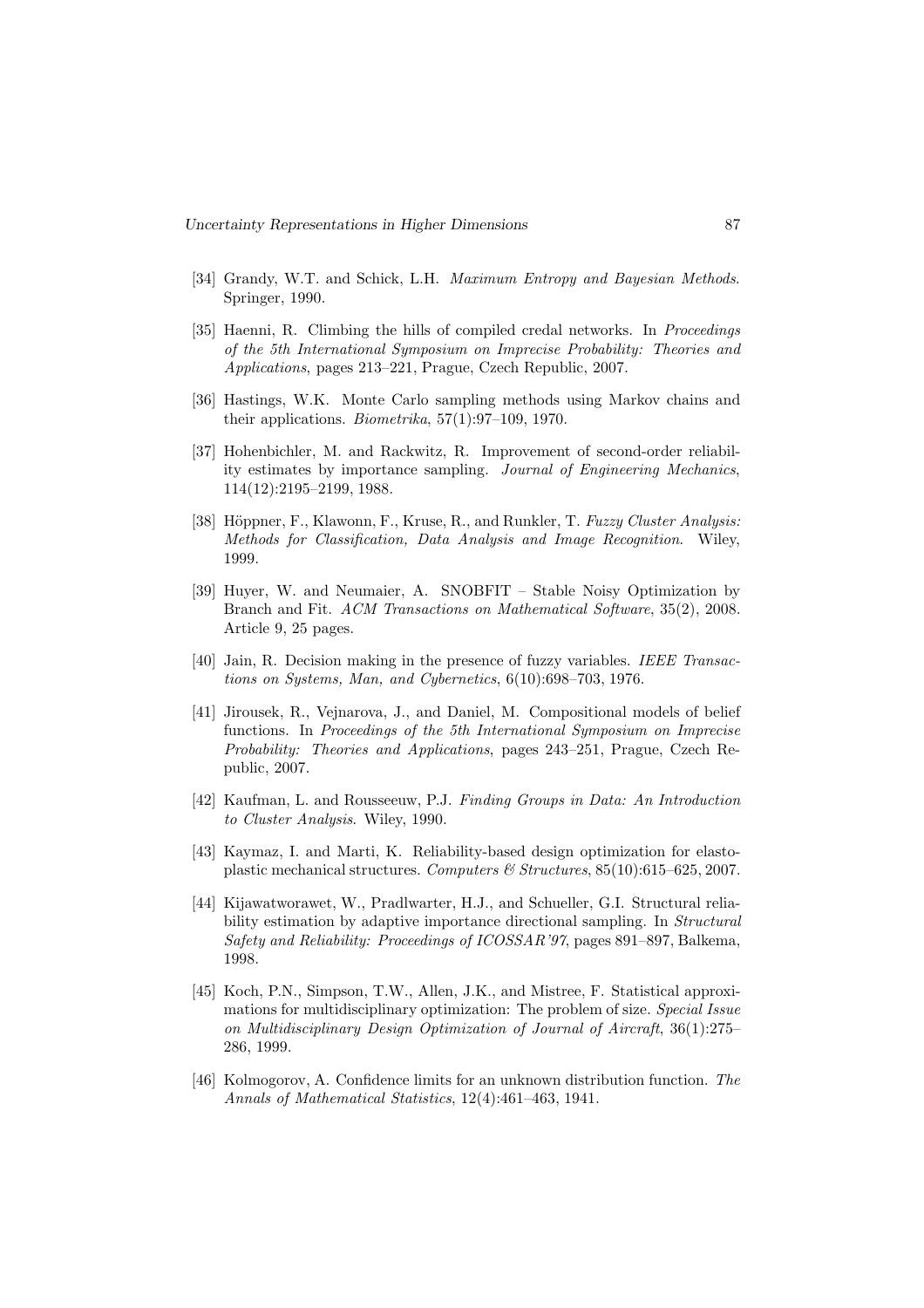- [47] Kozine, I. and Krymsky, V. Enhancement of natural extension. In *Proceedings of the 5th International Symposium on Imprecise Probability: Theories and Applications*, pages 253–261, Prague, Czech Republic, 2007.
- [48] Kreinovich, V. *Random Sets: Theory and Applications*, chapter Random sets unify, explain, and aid known uncertainty methods in expert systems, pages 321–345. Springer, 1997.
- [49] Kreinovich, V. Probabilities, intervals, what next? optimization problems related to extension of interval computations to situations with partial information about probabilities. *Journal of Global Optimization*, 29(3):265–280, 2004.
- [50] Kreinovich, V., Beck, J., Ferregut, C., Sanchez, A., Keller, G.R., Averill, M., and Starks, S.A. Monte-Carlo-type techniques for processing interval uncertainty, and their engineering applications. In *Proceedings of the NSF Workshop on Reliable Engineering Computing*, pages 139–160, Savannah, Georgia, USA, 2004.
- [51] Kreinovich, V. and Ferson, S. A new Cauchy-based black-box technique for uncertainty in risk analysis. *Reliability Engineering & System Safety*, 85(1– 3):267–279, 2004.
- [52] Kreinovich, V., Ferson, S., and Ginzburg, L. Exact upper bound on the mean of the product of many random variables with known expectations. *Reliable Computing*, 9(6):441–463, 2003.
- [53] Kreinovich, V. and Trejo, R. *Handbook of Randomized Computing*, chapter Error estimations for indirect measurements: randomized vs. deterministic algorithms for 'black-box' programs, pages 673–729. Kluwer, 2001.
- [54] Kwakernaak, H. Fuzzy random variables ii: Algorithms and examples for the discrete case. *Information Sciences*, 17:253–278, 1979.
- [55] Makino, K. and Berz, M. Efficient control of the dependency problem based on taylor model methods. *Reliable Computing*, 5(1):3–12, 1999.
- [56] Marti, K. and Kaymaz, I. Reliability analysis for elastoplastic mechanical structures under stochastic uncertainty. *Zeitschrift fr Angewandte Mathematik und Mechanik*, 86(5):358–384, 2006.
- [57] McKay, M.D., Conover, W.J., and Beckman, R.J. A comparison of three methods for selecting values of input variables in the analysis of output from a computer code. *Technometrics*, 221:239–245, 1979.
- [58] Metropolis, N., Rosenbluth, A.W., Rosenbluth, M.N., Teller, A.H., and Teller, E. Equations of state calculations by fast computing machines. *Journal of Chemical Physics*, 21(6):1087–1092, 1953.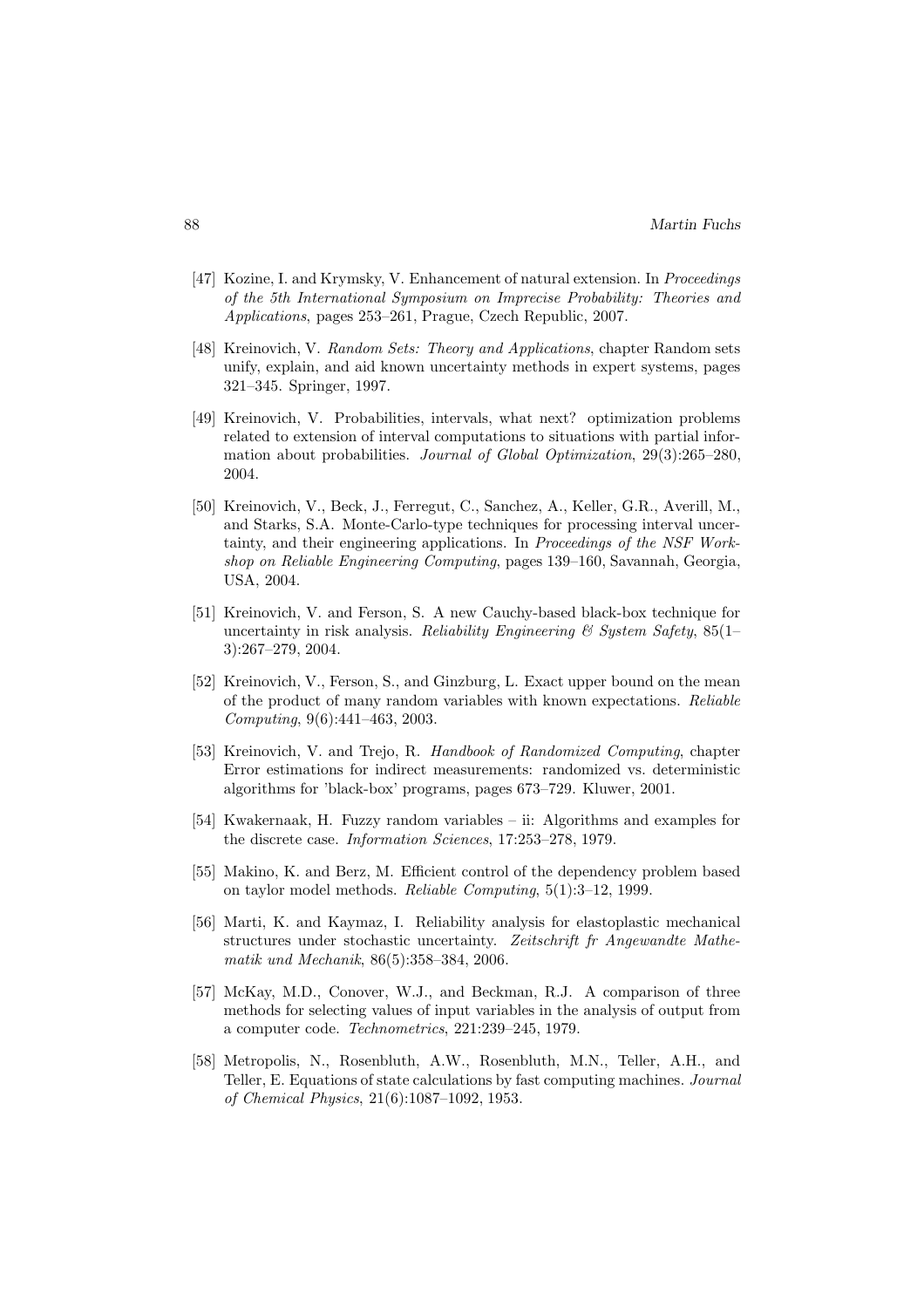- [59] Möller, B. and Beer, M. *Fuzzy Randomness: Uncertainty in Civil Engineering and Computational Mechanics*. Springer-Verlag Berlin Heidelberg, 2004.
- [60] Möller, B., Beer, M., Graf, W., and Sickert, J. U. Fuzzy finite element method and its application. In *Trends in Computational Structural Mechanics*, pages 529–538, Barcelona, Spain, 2001.
- [61] Möller, B., Beer, M., and Reuter, U. Theoretical basics of fuzzy-randomness – application to time series with fuzzy data. In *Safety and Reliability of Engineering Systems and Structures: Proceedings of the 9th International Conference on Structural Safety and Reliability*, Rome, Italy, 2005.
- [62] Möller, B., Graf, W., and Beer, M. Fuzzy structural analysis using  $\alpha$ -level optimization. *Computational Mechanics*, 26(6):547–565, 2000.
- [63] Möller, B., Graf, W., and Beer, M. Fuzzy probabilistic method and its application for the safety assessment of structures. In *Proceedings of the European Conference on Computational Mechanics*, Cracow, Poland, 2001.
- [64] Moore, R.E. *Methods and Applications of Interval Analysis*. Society for Industrial & Applied Mathematics, 1979.
- [65] Mourelatos, Z.P. and Liang, J. An efficient unified approach for reliability and robustness in engineering design. In *Proceedings of the NSF Workshop on Reliable Engineering Computing*, pages 119–138, Savannah, Georgia, USA, 2004.
- [66] Mourelatos, Z.P. and Zhou, J. A design optimization method using evidence theory. *Journal of Mechanical Design*, 128(4):901–908, 2006.
- [67] Muhanna, R.L. and Mullen, R.L. Formulation of fuzzy finite element methods for mechanics problems. *Computer-Aided Civil and Infrastructure Engineering*, 14(2):107–117, 1999.
- [68] Muhanna, R.L. and Mullen, R.L. Uncertainty in mechanics problems interval-based approach. *Journal of Engineering Mechanics*, 127(6):557–566, 2001.
- [69] Nataf, A. Determination des distributions de probabilites dont les marges sont donnees. *Comptes Rendus de lAcademie des Sciences*, 225:42–43, 1962.
- [70] Neumaier, A. *Interval Methods for Systems of Equations*. Cambridge University Press, 1990.
- [71] Neumaier, A. Clouds, fuzzy sets and probability intervals. *Reliable Computing*, 10(4):249–272, 2004. Available on-line at: http://www.mat.univie.ac.at/~neum/ms/cloud.pdf.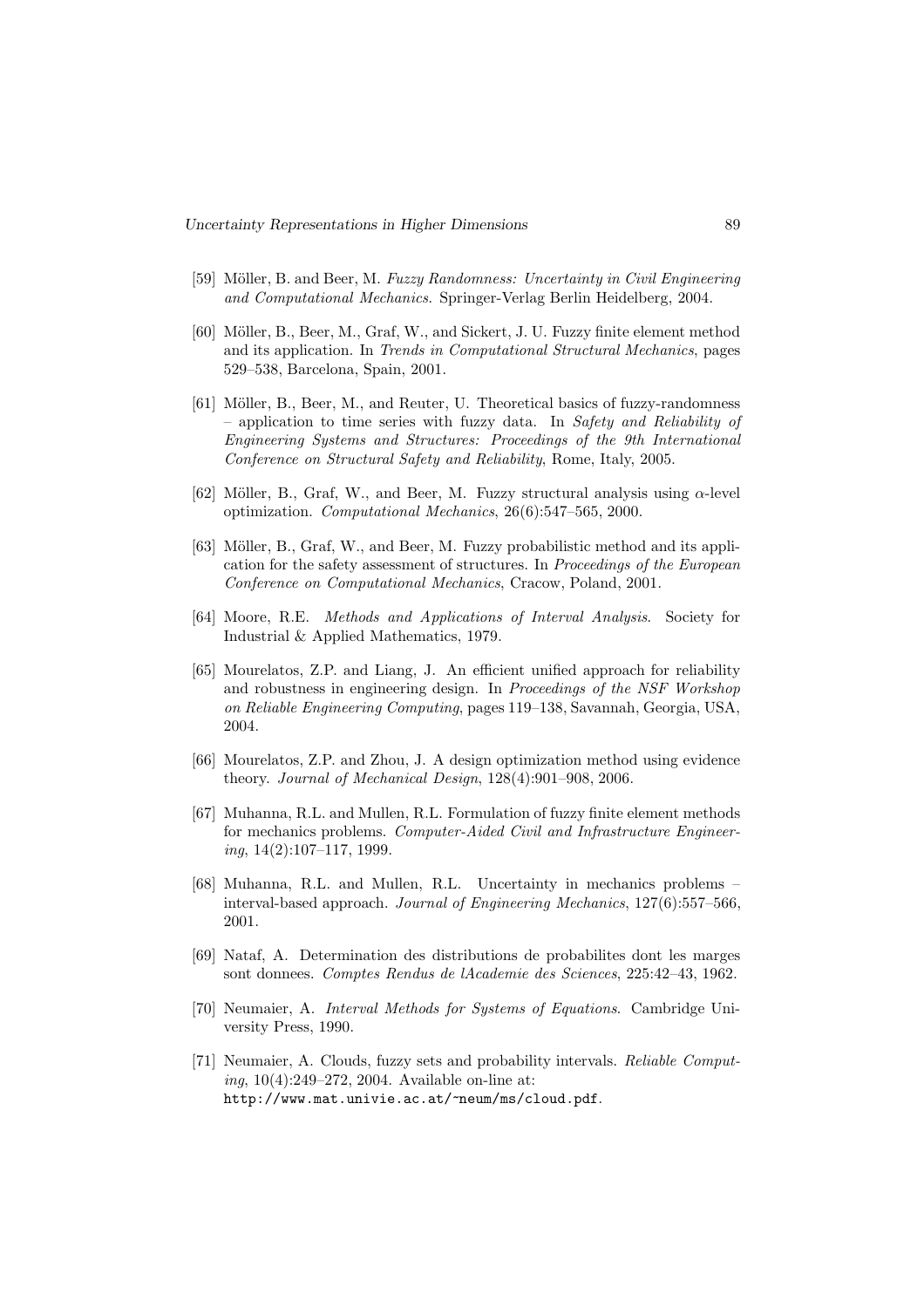- [72] Neumaier, A. Uncertainty modeling for robust verifiable design. Slides, 2004. Available on-line at: http://www.mat.univie.ac.at/~neum/ms/ uncslides.pdf.
- [73] Neumaier, A., Fuchs, M., Dolejsi, E., Csendes, T., Dombi, J., Banhelyi, B., and Gera, Z. Application of clouds for modeling uncertainties in robust space system design. ACT Ariadna Research ACT-RPT-05-5201, European Space Agency, 2007.
- [74] Nguyen, H. Fuzzy sets and probability. *Fuzzy Sets and Systems, Secial Issue on Fuzzy Sets: Where do we stand? Where do we go?*, 90(2):129–132, 1997.
- [75] Oberguggenberger, M. and Fellin, W. Assessing the sensitivity of failure probabilities: a random set approach. In *Safety and Reliability of Engineering Systems and Structures: Proceedings of the 9th International Conference on Structural Safety and Reliability*, pages 1755–1760, Rome, Italy, 2005.
- [76] Oberguggenberger, M. and Fellin, W. Reliability bounds through random sets: Non-parametric methods and geotechnical applications. *Computers and Structures*, 86(10):1093–1101, 2008.
- [77] Oberguggenberger, M., King, J., and Schmelzer, B. Imprecise probability methods for sensitivity analysis in engineering. In *Proceedings of the 5th International Symposium on Imprecise Probability: Theories and Applications*, pages 317–325, Prague, Czech Republic, 2007.
- [78] Papadrakakis, M. and Lagaros, N.D. Reliability-based structural optimization using neural networks and Monte Carlo simulation. *Computer Methods in Applied Mechanics and Engineering*, 191(32):3491–3507, 2002.
- [79] Pownuk, A. Calculation of displacement in elastic and elastic-plastic structures with interval parameters. In *Proceedings of the 33rd Solid Mechanics Conference*, pages 5–9, Zakopane, Poland, 2000.
- [80] Pownuk, A. General interval FEM program based on sensitivity analysis method. In *Proceedings of the 3rd International Workshop on Reliable Engineering Computing*, pages 397–428, Savannah, Georgia, USA, 2008.
- [81] Press, W.H., Teukolsky, S.A., Vetterling, W.T., and Flannery, B.P. *Numerical Recipes in C*. Cambridge University Press, 2nd edition, 1992.
- [82] Puri, M. and Ralescu, D. *Madan Lal Puri Selected Collected Works, Volume 3: Time Series, Fuzzy Analysis and Miscellaneous Topics*, chapter Fuzzy Random Variables. Brill Academic Pub, 2003.
- [83] Rackwitz, R. Reliability analysis a review and some perspectives. *Structural Safety*, 23(4):365–395, 2001.
- [84] Rosenblatt, M. Remarks on a multivariate transformation. *Annals of Mathematical Statistics*, 23(3):470–472, 1952.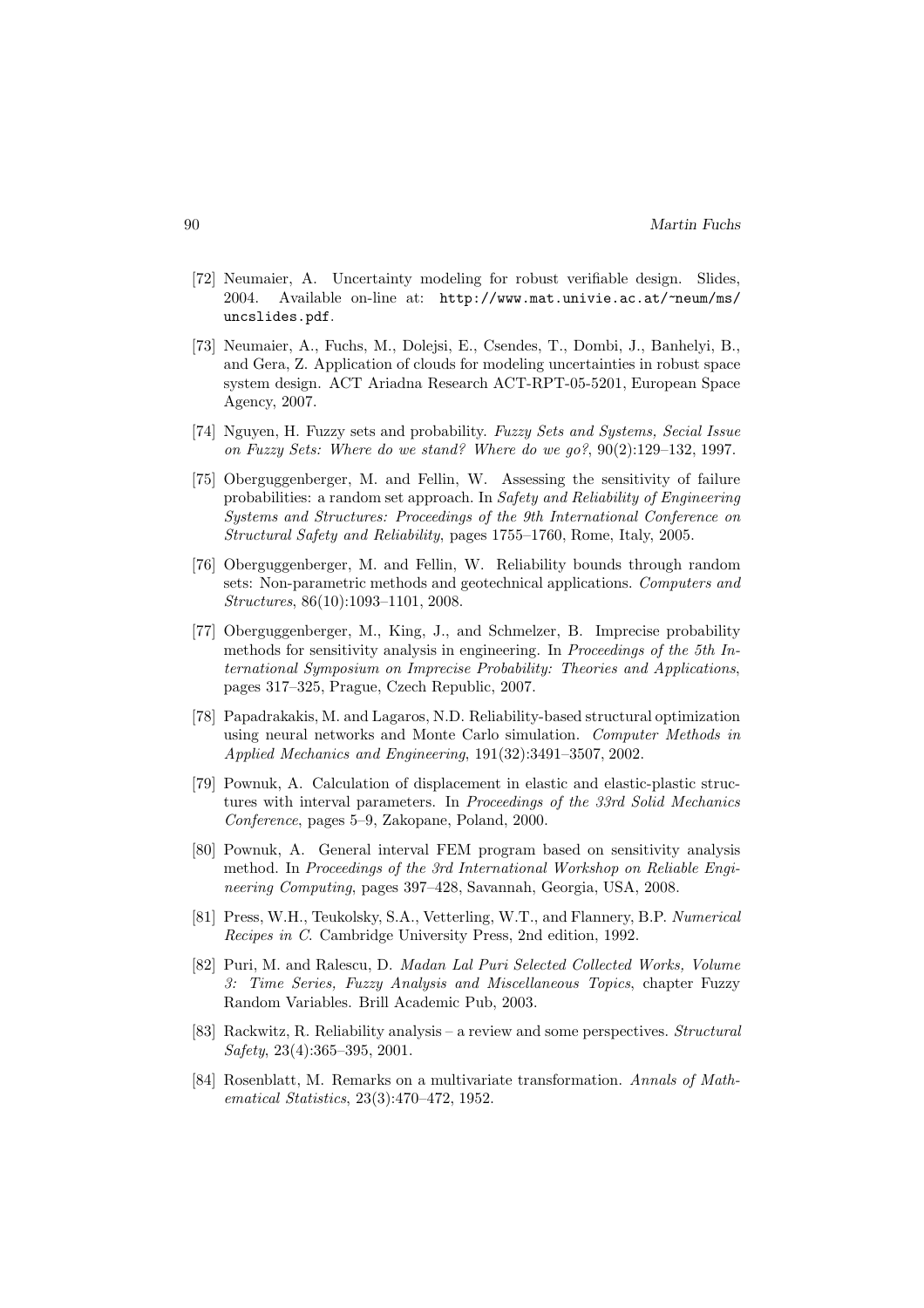- [85] Saad, E. Structural optimization based on evolution strategy. In *Advanced Computational Methods in Structural Mechanics*, pages 266–280, Barcelona, Spain, 1996.
- [86] Shafer, G. *A Mathematical Theory of Evidence*. Princeton University Press, 1976.
- [87] Shannon, C.E. and Weaver, W. *The Mathematical Theory of Communication*. University of Illinois Press, 1949.
- [88] Skulj, D. *Soft Methods for Integrated Uncertainty Modelling*, chapter Finite Discrete Time Markov Chains with Interval Probabilities, pages 299–306. Springer, 2006.
- [89] Skulj, D. Regular finite Markov chains with interval probabilities. In *Proceedings of the 5th International Symposium on Imprecise Probability: Theories and Applications*, pages 405–413, Prague, Czech Republic, 2007.
- [90] Sugeno, M. *Theory of fuzzy integrals and its applications*. PhD thesis, Tokyo Institute of Technology, 1974.
- [91] Sugeno, M. An introductory survey of fuzzy control. *Information Science*, 36:59–83, 1985.
- [92] ter Marten, E.J.W., Doorn, T.S., Croon, J.A., Bargagli, A., di Bucchianico, A., and Wittich, O. Importance sampling for high speed statistical Monte-Carlo simulations. NXP Technical Note NXP-TN-2007-00238, NXP Semiconductors, 2007.
- [93] Utkin, L. and Destercke, S. Computing expectations with p-boxes: two views of the same problem. In *Proceedings of the 5th International Symposium on Imprecise Probability: Theories and Applications*, pages 435–443, Prague, Czech Republic, 2007.
- [94] Viertl, R. *Statistical Methods for Non-Precise Data*. CRC Press, 1996.
- [95] Walley, P. *Statistical Reasoning with Imprecise Probability*. Chapman and Hall, 1991.
- [96] Walley, P. Measures of uncertainty in expert systems. *Artificial Intelligence*, 83(1):1–58, 1996.
- [97] Walley, P. Towards a unified theory of imprecise probability. *International Journal of Approximate Reasoning*, 24(2–3):125–148, 2000.
- [98] Weisstein, E.W. Cauchy distribution. MathWorld A Wolfram Web Resource, 2008. Available on-line at: http://mathworld.wolfram.com/ CauchyDistribution.html.